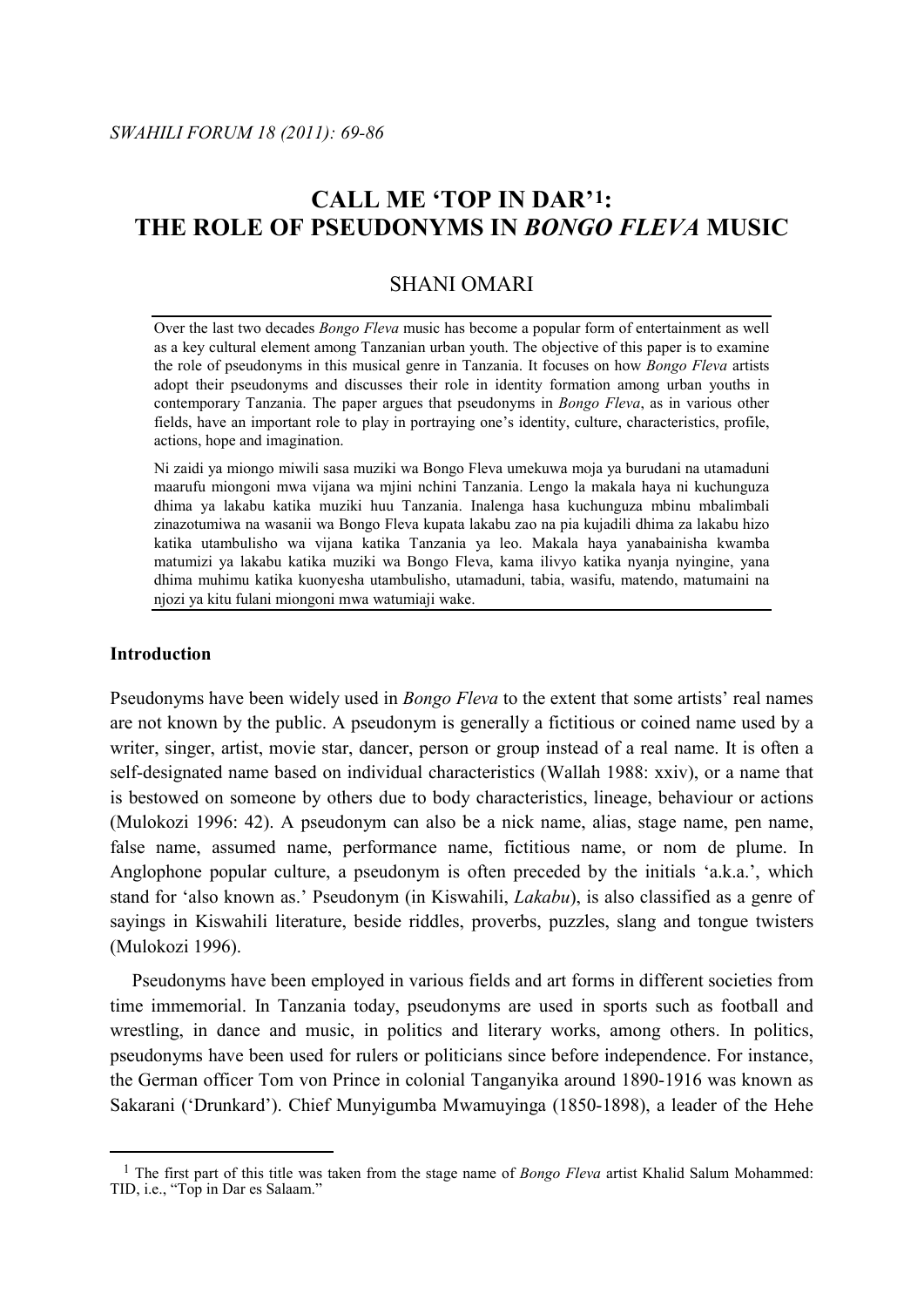ethnic group from Iringa in south-central Tanzania during the German colonial period, was known as Mkwawa, a name derived from Hehe language *Mukwavinyika* ('Conqueror of Dry Grassland') (Mulokozi 1996: 42). The first president of Tanzania, the late Julius Kambarage Nyerere, was known by his honorific name *Baba wa Taifa* ('Father of the Nation') and former president of Zanzibar, Salmin Amour, was known as *Komandoo* ('Commander'). Pseudonyms have been commonly used for prominent local and foreign leaders and politicians in all of East Africa (cf. Knappert 1979: 67, 167) and Africa. For instance, Jomo Kenyatta, the first president of Kenya, was known as *Mkuki Uwakao* ('Burning Spear'). The former emperor of Ethiopia, Haile Selassie, was known in East Africa as *Simba wa Yuda* ('Lion of Judah') (Mulokozi 1996: 42).

In Kiswahili poetry, the use of pseudonyms is also a long-standing tradition among poets. Some Kiswahili poets who used pseudonyms include Mugyabuso Mulinzi Mulokozi (alias *Nyundo*, 'Hammer'), Euphrase Kezilahabi (known as *Kichwamaji*, 'Watery Head') and the blind Amiri Sudi Andanenga (known as *Sauti ya Kiza*, 'Voice of Darkness'). Other Kiswahili poets with pen names are Sheikh Mahmoud Hamduniy (known as *Jitu Kali*, 'Fierce Person') and Khamis Amani Khamis (popularly known as *Nyamaume*, 'Male Lion'). Others are Mzee Waziri (alias *Kijana*, 'Youth'), A. Mitimingi (whose pen name is *Vumbi*, 'Dust'), Ali Salim (with the pen name *Jinamizi*, 'Nightmare'), and Juma Nassoro (also known as *Zee la Mwanza*, 'Old Man from Mwanza') (Mulokozi & Sengo 2005: 109-115). These pseudonyms have been used, among other things, to demonstrate their personal characteristics, capabilities, roles and status. With regard to Kiswahili popular drama, Lange points out that "all actors, in commercial Swahili theatre, have taken personal artist names that they use in all the plays no matter what the age or social status of the character that they are impersonating is, and their fans generally know them by these names only" (2001: 146). Pseudonyms are also prevalent among traditional healers as well among the members of families. They are thus in use across a wide variety of social spheres.

Self-chosen stage names are also an important aspect of hip hop culture; artists have been employing it around the globe. In France, some notable artists are Philippe Fragione of IAM hip hop band who performs under the stage name Akhenaton, and MC Solaar whose civil name is Claude M'Barali. In America, MC Hammer was born Stanley Kirk Burrell, Jay-Z's common name is Shawn Corey Carter, Queen Latifa's is Dana Elaine Owens, and MC Lyte's is Lana Michele Moorer. British rappers using pseudonyms include Slick Rick (born Ricky Walters), Monie Love (whose real name is Simone Johnson) and Kano (born Kane Brett Robinson) (Mitchell 2001, Bynoe 2006). Pseudonyms have been used by graffiti writers, deejays, break-dancers and rappers. Tricia Rose notes that

"in many African and Afrodiasporic cultural forms hip hop's prolific self-naming is a form of reinvention and self-definition. Rappers, DJs, graffiti artists, and breakdancers all take on hip hop names and identities that speak to their role, personal characteristics, expertise, or 'claim to fame'" (1994: 36).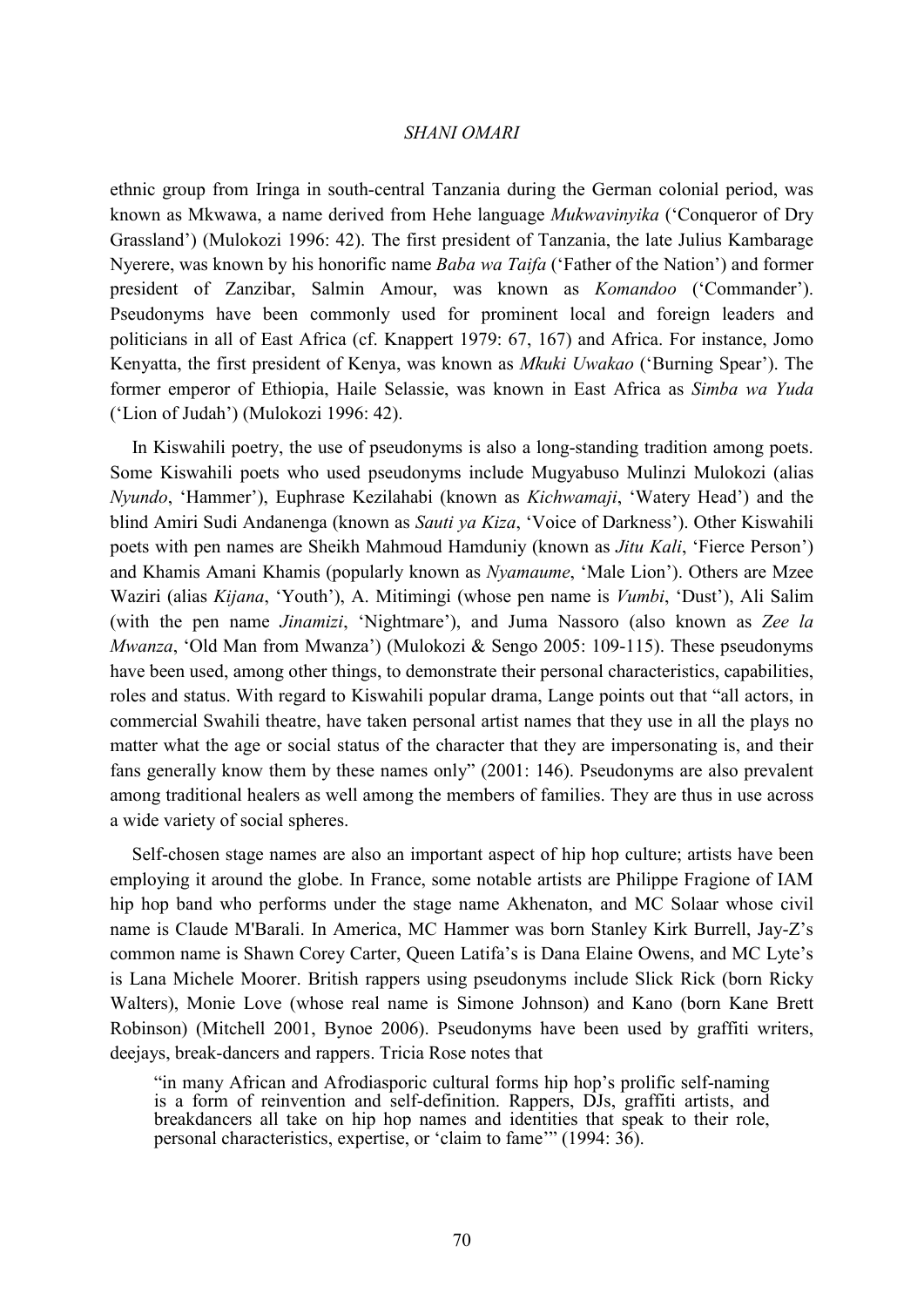Similarly, some popular East African hip hop artists with their stage names in brackets are Julius Owino (Maji Maji), Joseph Oyoo (Gidi Gidi), Hubert Nakitare (Nonini), David Mathenge (Nameless), Swabri Mohammed (Redsan) and Joseph Mayanja (Jose Chameleon). Most hip hop artists are widely known by their stage names within or outside their countries. Regarding the importance of performance names in creating identity among them Simon Frith insists that "musical practices need to be interpreted as processes through which identity is actively imagined, created and constructed" (cited after Mitchell 2001: 32).

Pertaining to Tanzania, hip hop or rap music is the first purveyor of the emergence of what we now call *Bongo Fleva* music or the music of the new generation.<sup>[2](#page-2-0)</sup> Other genres include Rhythm and Blues, Zouk, Reggae, and Raga. At its inception Tanzanian rap music was first sung in the English language and imitated the beats and lyrics of American rappers. As time passed, rap artists began to compose their own lyrics and beats and to sing in Kiswahili, the national language of Tanzania (cf. Mangesho 2003, Masonga 2005, Suriano 2007, Perullo 2007, Reuster-Jahn 2008, Omari 2009). With regard to its emergence, Reuster-Jahn points out that "*Bongo Fleva* music was originally derived from American hip hop music, but over time became increasingly accommodated to local tastes and conditions. Thus, it has been diversified by the artists and producers during the last years to include elements of traditional music as well as popular dance music of African, Western and Oriental origin" (2008: 43). *Bongo Fleva* is now mostly sung in Kiswahili and includes a blend of musical and cultural features from within and outside Tanzania (Omari 2009: 10-11). The term '*Bongo Fleva*' that started to be used in the mid 1990s has now become popular referring to the contemporary youth music in Tanzania. [3](#page-2-1) The word *Bongo* is derived from Swahili 'ubongo' literally meaning the brain. *Bongo* is used as a slang referring to Dar es Salaam or Tanzania. It also implies that one needs to have 'brains' to survive in Tanzania. The word 'Fleva' comes from the English word flavour. *Bongo Fleva* implies 'Tanzanian tastes' (cf. Mangesho 2003: 21; Omari 2009: 10, among others).

In examining the use of pseudonyms among *Bongo Fleva* artists this analysis draws on Castells (1997) who argues that one form of identity building in the context of power relationships is the projection of identity, "when social actors, on the basis of whichever cultural materials are available to them, build a new identity that redefines their position in society and, in so doing, seek the transformation of overall social structure" (Castells 1997:8, cited after Kießling & Mous 2004: 313). This paper argues that artists, as social actors, do not employ pseudonyms to seek the transformation of overall social structure but as a way to

<span id="page-2-0"></span> <sup>2</sup> Hip hop music and *Bongo Fleva* may be synonymously used among the general public, however some artists insist on a clear distinction between the two genres. This music is also called the music of the new generation as at the beginning youths were the main followers, however, today the older people also listen to it.

<span id="page-2-1"></span><sup>&</sup>lt;sup>3</sup> According to the informants of this study such as Nicodemus Nyang'ali, Levison Kasulwa, Fred Saganda and Hamadi Ali Seneda the term *Bongo Fleva* was originally coined by DJ Steve B. It is also believed that Mike Mhagama, the then radio presenter, formed this term in 1996 on the music programme called DJ Show of Radio One, to mean a foreign music that is mixed with flavours from Tanzania. The objective was to differentiate it from the foreign music, especially America. Se[e http://pesambili.blogspot.com/.](http://pesambili.blogspot.com/)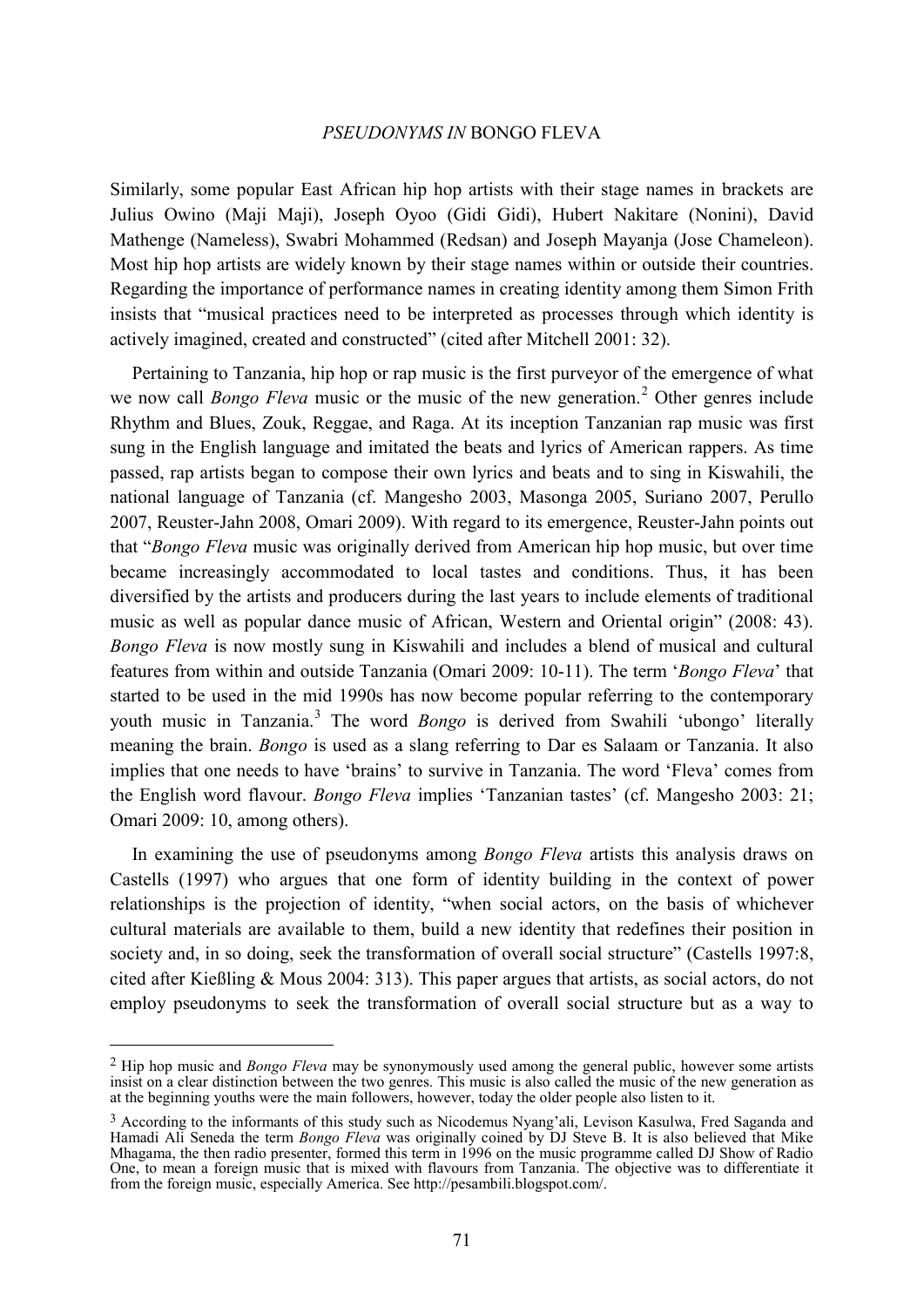project their identity, which arises from both local and Western referents. It also draws on the works of Gutmann (1997) and Edley & Wetherell (1999) on the multiple meanings of masculinity. In this paper masculinity factors into both the images that artists identify themselves with as well as a need to appear powerful and competent in the Tanzanian music arena. The data of this paper were collected through literature reviews of related works and interviews with *Bongo Fleva* artists and the general public. There is a multitude of *Bongo Fleva* artists of which I am able to discuss only a small number. Yet a detailed analysis of a small group of artists will convey a rough picture of the relevance of these artists' pseudonyms in Tanzania's *Bongo Fleva* music.

## *Bongo Fleva* **Artists and their Pseudonyms**

Almost every Tanzanian *Bongo Fleva* artist has one or even more stage names:

| Male artists                                      | Female artists                                  |
|---------------------------------------------------|-------------------------------------------------|
| Abbas Hamis Kinzasa a.k.a. 20%                    | Florence Kassela a.k.a Dataz                    |
| Abdul Sykes a.k.a. Mr. Misifa                     | Fredinah Peyton a.k.a. Rah P                    |
| Adili Mkwera a.k.a Hisabati ('Mathematics')       | Hadija Ramadhan Rashid a.k.a Didah              |
| Albert Mangwea a.k.a. Ngwair                      | Happiness Thadei a.k.a Sister P                 |
| Ali Ahmed Khamis a.k.a. DJ Cool Para              | Jacqueline Ntuyabaliwe a.k.a. K-Lyinn           |
| Ambwene Allen Yessayah a.k.a. AY                  | Jamila Abdallah Ally a.k.a. Baby J              |
| Farid Kubanda a.k.a. Fid Q                        | Judith Daines Wambura Mbibo a.k.a. Lady Jaydee, |
| Fred Maliki a.k.a. Mkoloni ('Colonialist')        | Jide, Binti Machozi or Commander                |
| Gerald Mwanjoka a.k.a. G Solo                     | Khadija Shabani a.k.a Keisha                    |
| Godfrey Tumaini a.k.a. Dudu Baya, later Dudu Zuri | Rehema Chalamila a.k.a. Ray C                   |
| Hamis Mwinjuma a.k.a. Mwanafalsafa or MwanaFA     | Sara Kaisi a.k.a Shaa                           |
| ('Philosopher')                                   | Witness Fred Mwaijaga a.k.a. Bad Gear           |
| Innocent Sahani a.k.a. D-Nob                      | Zainabu Lipangile a.k.a Zay B                   |
| John Simon a.k.a. Joe Makini or Mfalme ('King')   |                                                 |
| Joseph Mbilinyi a.k.a 2Proud, Mr. II, later Sugu  |                                                 |
| Khalid Salum Mohammed a.k.a. TID (Top in Dar)     |                                                 |
| Kibacha Singo a.k.a. KBC or K-Singo               |                                                 |
| Lucas Mkenda a.k.a. Mr. Nice                      |                                                 |
| Mbaraka Abdalah Mbaraka a.k.a. White Berry        |                                                 |
| Mbaraka Abdalah Mgeni a.k.a. Berry Black          |                                                 |
| Mbwana Mohamed a.k.a. MB Dogg                     |                                                 |
| Mike Mwakatundu a.k.a. Mike Tee or Mnyalu         |                                                 |
| Nasib Abdul a.k.a. Diamond Platinum               |                                                 |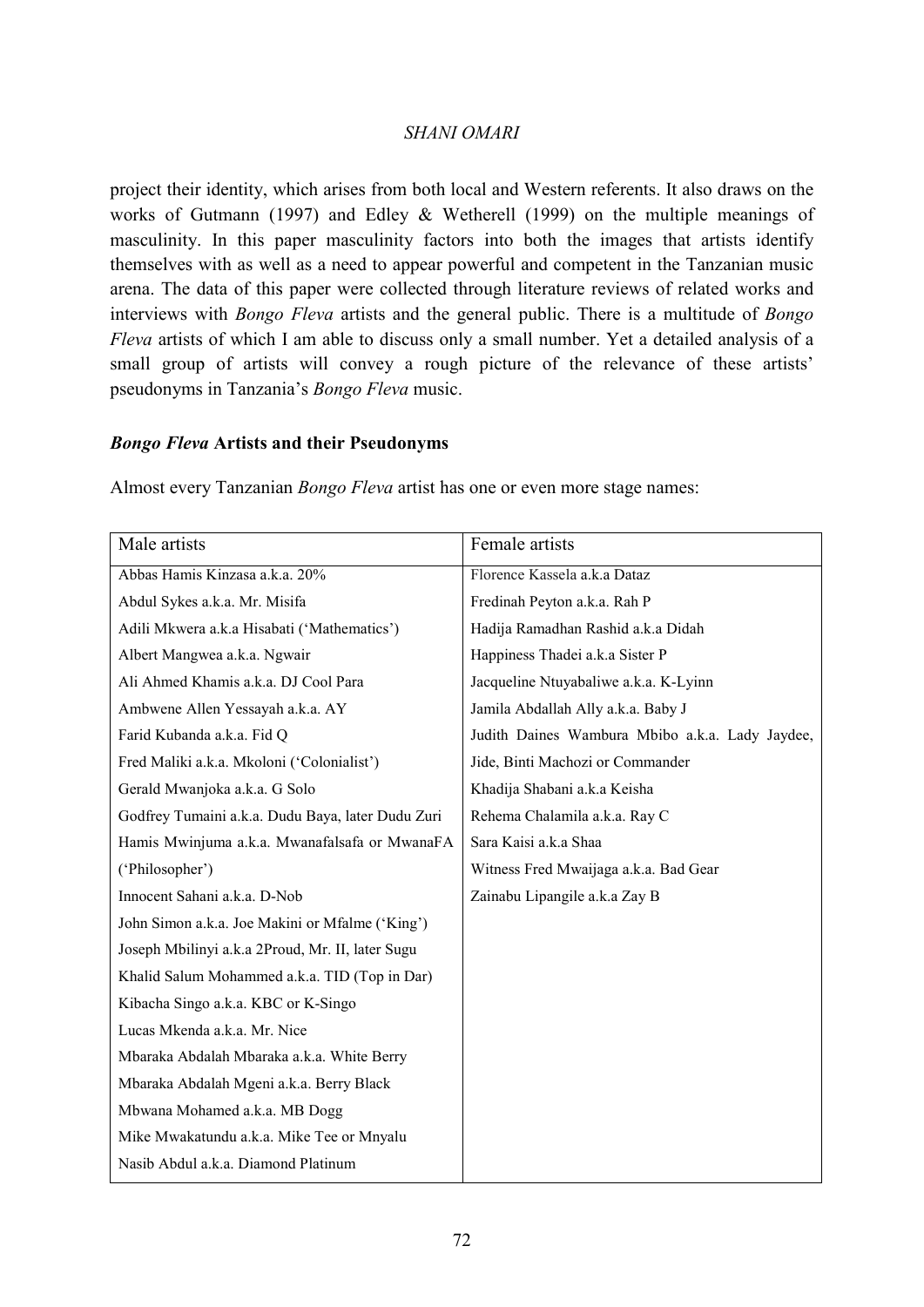Ramadhani Madogo a.k.a. Rama B Ramadhani Mponjika a.k.a Rhymson Rashid Amin a.k.a. Rico Single Seif Shaban a.k.a. Matonya Selemani Msindi a.k.a. Afande Sele

In *Bongo Fleva* or hip hop music aliases are also used by recording studio owners and producers, managers of *Bongo Fleva* artists, music deejays, and radio/television presenters. For instance, with regard to producers, Boniface Kilosa is also known as DJ Bonny Luv, Paul Matthysse of the famous Bongo Records studio is known as P Funk, Joachim Kimario as Master J, John Shariza as Man Water and Ludigo Deosdedit K. Bichosha as Prof. Ludigo. In examining aliases of the *Bongo Fleva* artists this paper intends to answer two questions: What techniques do *Bongo Fleva* artists use in adopting pseudonyms? What significance do pseudonyms have for urban youth identity and contemporary Tanzanian culture?

#### **Analysis of** *Bongo Fleva* **artists' pseudonyms**

-

Not all *Bongo Fleva* artists use pseudonyms. Some of them just keep their real names; this includes, among others, Ferooz Mrisho, Ally Salehe Kiba, Hussein Machozi, Banana Zorro and Fred Saganda. Female artists using their real names are Stara Thomas, Hafsa Kazinja, Mwasiti Almasi, Chiku Ketto, Nakaaya Sumari, Linah Sanga and Dorica Mukaka. The list also includes Rahima Kipozi, Radhia Kipozi and Radhina Kipozi from Unique Sisters group.

For other *Bongo Fleva* artists who adopt stage names each has his or her own way of coining a name. Many pseudonyms are based on abbreviations or acronyms of given names. Examples are Ambwene Yesaya, as AY; Rehema Chalamila, as Ray C; and Ramji Adoph, as RADO. For instance, Ramji Adoph reveals that "my alias is self-given, it originates from taking two letters from my first and my surname."[4](#page-4-0) Another hip hop artist, Jacob Makalla, from the Watengwa hip hop group in Arusha, notes "I formed my alias JCB by taking three letters from my first name JaCoB, JCB also means Jesus Comes Black. My coming in hip hop music is like the coming of Jesus because I helped (saved) many hip hop underground artists.<sup>[5](#page-4-1)</sup> I have also another stage name 'General Degree' because I am the General of hip hop in A-Town".<sup>[6](#page-4-2)</sup> JCB here reveals how he has given himself several names; he firstly shortened his first name and that acronym likens him to Jesus the Saviour. JCB has further baptized himself the General of hip hop in the Arusha region. JCB alludes to the frequent change of aliases among *Bongo Fleva* artists and the use of military titles, which will be discussed below. The

<span id="page-4-0"></span><sup>4</sup> Ramii Radoph a.k.a RADO email interview by author, on  $19<sup>th</sup>$  March 2011, Dar es Salaam.

<span id="page-4-1"></span><sup>5</sup> Underground artists are those who have not become successful yet, and who are not well known in the hip hop scene.

<span id="page-4-2"></span><sup>6</sup> A-Town means Arusha town. Jacob Makalla phone interview by Salehe Stambul on 24th November 2010.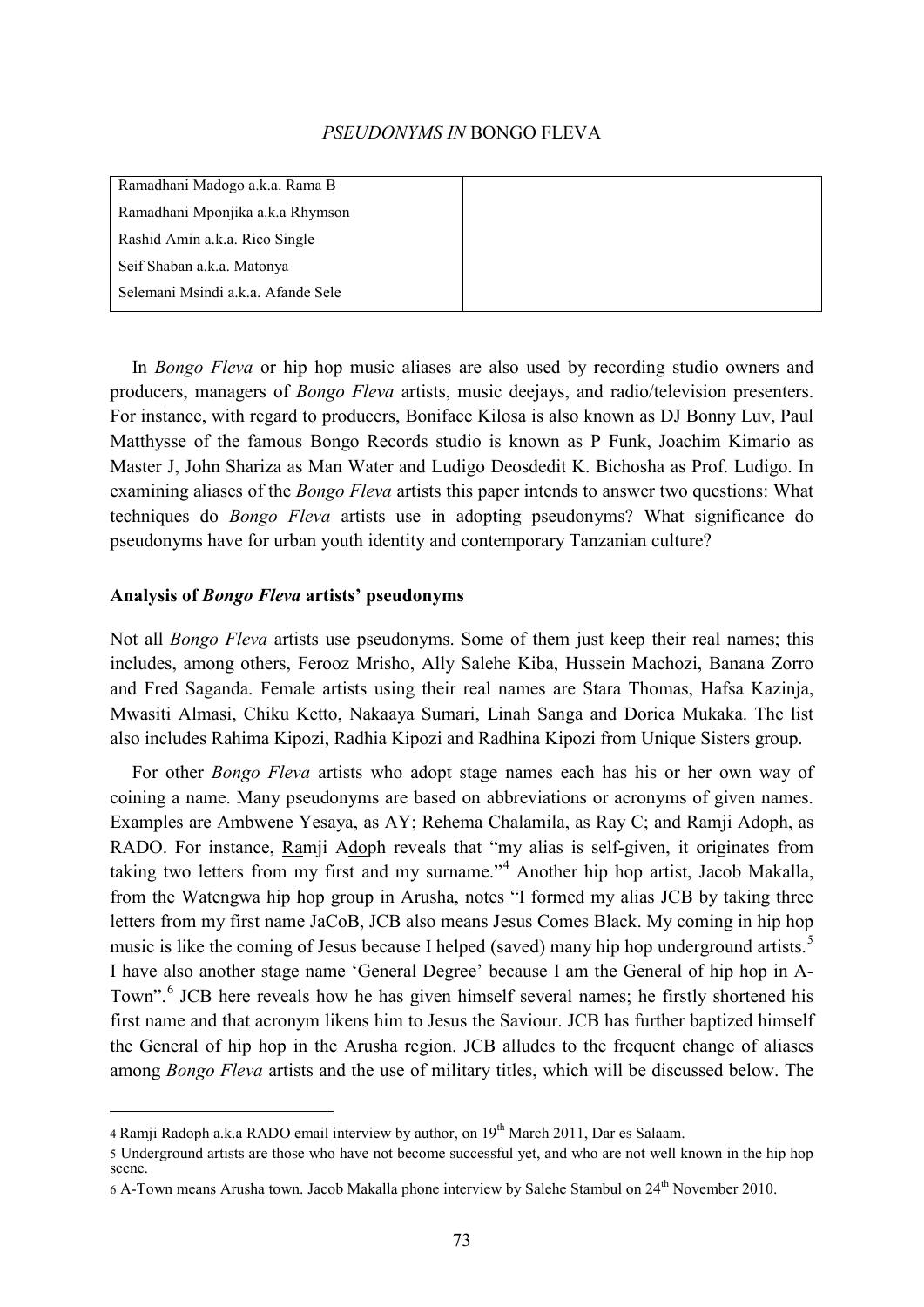few examples show that pseudonyms often make names shorter and easier to pronounce. With regard to hip hop culture in America, Bynoe similarly points out that "performers within in the hip hop community have routinely renamed themselves, reflecting a common practice within African American culture. Artists adopt names that represent how they see themselves or how they wish to be seen…Hip hop performers choosing names that speak to their mastery of an aspect of hip hop, personal characteristics, or are just a play on real names" (2006:277). However, for artist Seif Shaban, whose artist name is Matonya, the story is different. He points out that he adopted his name in honour of a famous beggar in Dar es Salaam known as Matonya, who several times in the 1990s travelled to Dar es Salaam to beg but eventually repatriated to his home region Dodoma. Seif, who is also from Dodoma but now living and doing music in Dar es Salaam, likened his trials and struggles to Matonya's.[7](#page-5-0)

Other *Bongo Fleva* artists got their names by being baptized by their fans or entourages. For instance, Zanzibar *Bongo Fleva* artist Ali Salehe Juma, also known as Alhaji Goya, says "my name is derived from the fact that I am versed myself in Islamic education; so my teacher and relatives called me Alhaji. *Goya* in Kipemba, one of the dialects of Kiswahili language, means a joke or something not serious. Alhaji in a real sense is a term of respect that refers to a Muslim man who has completed the fifth pillar of Islam, pilgrimage to Mecca. As I have not been to Mecca I had to add Goya, meaning a fake Alhaji."<sup>[8](#page-5-1)</sup> Likewise, Rashid Ziada Rashid, a.k.a. KR, one of the early rappers in Tanzania in the 1990s, reveals that his alias KR stands for Kaka Rashid (Brother Rashid). KR explains how he got the name, "because I have started music long time ago and I helped many new *Bongo Fleva* artists. As a result they called me their brother. I see no reason to use another alias, KR is more appropriate to me"<sup>[9](#page-5-2)</sup>.

The names of some early Tanzanian rappers or hip hop groups were modelled after American rappers, for example: the late Robert Mwingira, a.k.a. D Rob (whose name seems to be derived from the American rapper Rob Base); Tribe X (from A Tribe Called Quest and, possibly, Malcolm X); and Bernard Luanda, also known as Eazy B (a name that seems to be derived from the American rapper Eazy E, whose real name is Eric Wright) (cf. Perullo 2007:255). Other Tanzanian rappers preferred names such as nigger (nigga), rough, killer or gangster. For instance, the late Adili (RIP), a.k.a. Nigga One; Joseph Haule, who was known as Nigga J; and Badi Sangu, also known as Killer  $B<sup>10</sup>$  $B<sup>10</sup>$  $B<sup>10</sup>$  As argued elsewhere (Omari 2009:57), some of these nick names such as*, Killer* and *Rough* portray a negative image of a gangster or a violent person. Thus, although the use of pseudonyms may be a good way for artists to

<span id="page-5-0"></span> <sup>7</sup> < [http://lyrics.fienipa.com/fr/taxonomy/term/9?page=3>](http://lyrics.fienipa.com/fr/taxonomy/term/9?page=3); accessed on March 10, 2010. Repatriation of the unemployed young to rural areas was also common in Dar es Salaam in the 1960s and 1970s (Ivaska 2007:223).

<span id="page-5-1"></span> $8$  Ali Salehe Juma a.k.a. Alhaji Goya, interview by author on  $27<sup>th</sup>$  October 2010, Zanzibar.

<span id="page-5-2"></span> $9$  Rashid Ziada Rashid, a.k.a. KR, interview by author on  $6<sup>th</sup>$  September 2010, Dar es Salaam; he was a member of Gangsters With Matatizo (GWM) founded in 1993; other members were Robert Makalla (D Chief), Richard Makalla (Easy Dog) and Gabriel Chambo (Gabby).

<span id="page-5-3"></span> $10$  Eliuteri Msiagi, a.k.a. Fanani, interview by Salehe Stambul on  $19<sup>th</sup>$  January 2011, Dar es Salaam.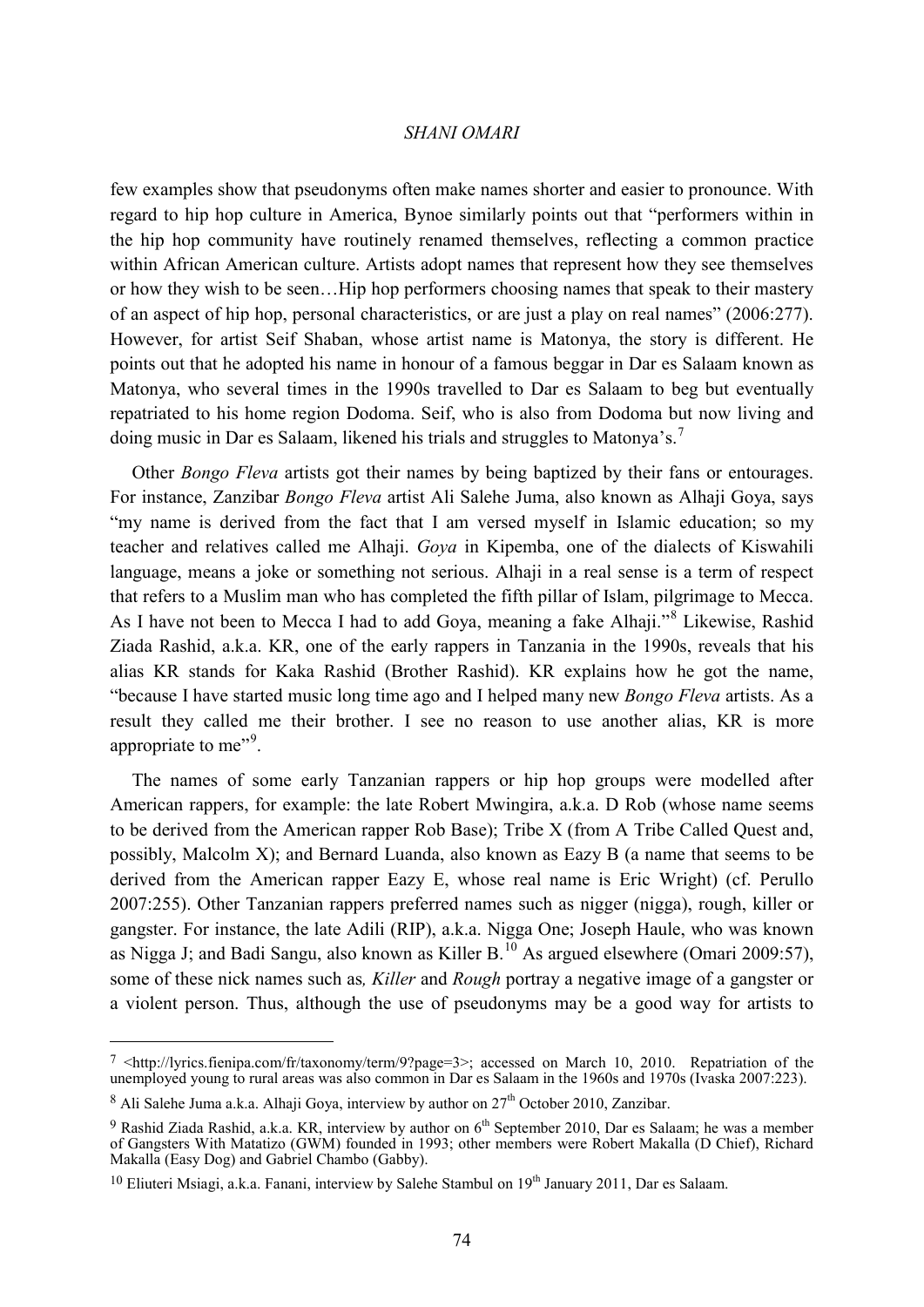introduce themselves to their fans, some names sounded so uncouth that artists in the early days of hip hop music in Tanzania were often considered hooligans. The adoption of stage names that look similar to those from American rappers is partly due to the history of Tanzanian hip hop in the 1980s. Tanzanian hip hop began as a simulation of American hip hop. Thus, artists imitated the lyrics, clothing fashions, and beats of the American hip hop artists (Remes 1998; Haas & Gesthuizen 2000; Perullo 2003; Mangesho 2003; Raab 2006; Englert 2008; Omari 2009; among others) as well as their nick names. Similarly, there are a number of early *Bongo Fleva* artists who adopted such practices. These include: Joseph Mbilinyi who was formerly known as 2Proud, a name that looks like that of the American artist Tupac Shakur, alias 2Pac (i.e. Tupac)<sup>[11](#page-6-0)</sup>; Anselm Tryphone Ngaiza, also known as Soggy Doggy Hunter; and Mbwana Mohamed also known as MB Dogg. These pseudonyms are similar to the nicknames of American hip hop artists Calvin Cordozar Broadus, who is known as Snoop Doggy and the late Nathaniel Dwayne Hale, also known as Nate Dogg. In addition, there is a *Bongo Fleva* artist who firstly known as Snoop Lee, later adopted the name Sna Lee and currently he is known as  $SNA$ .<sup>[12](#page-6-1)</sup> Rap pseudonyms were a way for them to identify with a particular American group (Fenn & Perullo 2000:80) or artist. With regard to the adoption of foreign stage names, KR has this to say:

"In the early period of hip hop music in Tanzania artists were adopting aliases or hip hop group names that looked similar to Western hip hop because we were unable to formulate ours."<sup>[13](#page-6-2)</sup>

What KR is pointing out here is demonstrated not only in the adoption of aliases but also in singing completely in English and imitating beats and lyrics of Western rappers. The inspiration to adopt Western artists' names among Bongo Fleva artists demonstrates not only "a high value of Western cultural products to the youth" (Ntarangwi 2009: 22) but it is also, as Paul Gilroy (1993) observes a 'part of a black Atlantic history of connectivity and return through which a logic of cultural syncretism and dynamism (un)consciously underpins African modernity" (cited after Nyairo 2008: 80).

The alias 'Crazy' is particularly popular among *Bongo Fleva* artists, for instance Eliuteri Clementi Msiagi, also known as Looney T or Crazy T; Gwamaka Kaihula, a.k.a. Crazy GK; and Taikun Ali, a.k.a. Mchizi Mox ('Crazy Mox'). The use of the nick name 'Crazy' evokes Kunene's analysis of praise poems where he notes that "in the Sotho and Tswana praise poems a hero can be likened to a mad-cow who is breaking the restraining cords around its legs, upsetting the milk pail, kicking mud into the milk, while the herd boys try in vain to subdue it" (1979: 315). The same madness and craziness of a cow when inferred in *Bongo Fleva* pseudonyms may imply that it is hard to stop them from doing music. Another

<span id="page-6-0"></span><sup>&</sup>lt;sup>11</sup> Mr II inspiration was from American artists namely Ice Cube, Niggers With Attitude and above all Tupak Shakur. More information about Mr II is available at<http://www.jambonetwork.com/blog/?p=53474> accessed  $20^{th}$  April 2010.

<span id="page-6-1"></span><sup>12</sup> Sna Lee abatizwa kwa mara ya 3! [Sna Lee has been baptized for the third time!] in http://216.69.164.44/dar/BongoXplosion<sup>/</sup>2007/04<sup>/</sup>03/31471.html accessed 20<sup>th</sup> April 2010.

<span id="page-6-2"></span><sup>13</sup> Rashid Ziada Rashid a.k.a KR, *ibid*.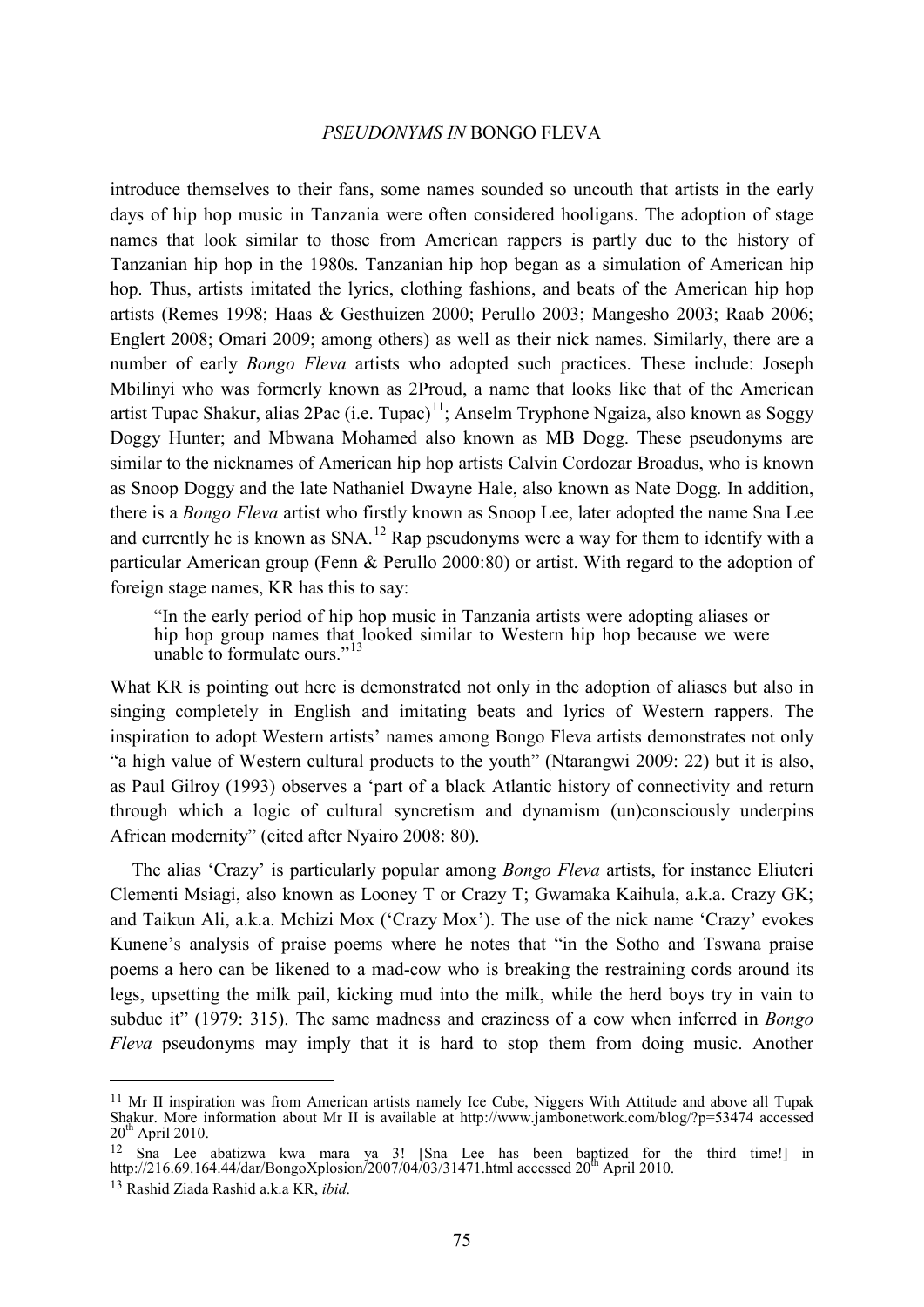interpretation is that "an artist wants to be close to his fans and be friendly because the word 'crazy' can literally be translated in Kiswahili as *Kichaa* or *Mchizi* which in Kiswahili slang connotes 'friend'.<sup>[14](#page-7-0)</sup> Regarding the use of the stage name 'Crazy' in the early days of hip hop in Tanzania Fred Saganda notes that "in the early 1990s I used to call myself Crazy F but later on I found it did not make sense as I was not a mad person so I later abandoned it".<sup>[15](#page-7-1)</sup> Some of the pseudonyms show artists' talents and physical attributes. For instance, Rehema Chalamila who was known as Ray C is also known as *Kiuno bila Mfupa* ('Boneless Waist'). This alludes to her dancing prowess: the name metaphorically refers to her ability to wiggle her waist in dancing.

Other Tanzanian hip hop artists use military and police titles as nicknames. Some artists also wear military gear<sup>[16](#page-7-2)</sup> as a hip hop fashion. For instance, Jacob Makalla, a.k.a. JCB, is alternatively known as the General of hip hop in Arusha. Haroun Kahena's stage name is Inspector Haroun, and Karama Bakari is also known as Luteni Karama ('Lieutenant Karama'). Masoud Karama, the leader of hip hop crew Kikosi cha Mizinga ('Artillery Unit') is also known as Kala Pina or Commander Mullah.<sup>[17](#page-7-3)</sup> The adoption of military titles appears similar to that of the youth in Kinshasa (DRC) who act as soldiers. "The soldier is one of the multiple models that these youth select for 'becoming a man'. The figure of the soldier incarnates physical strength, muscles and power which are the grounds upon which they claim their dominance and status; hence they are imagining and constructing their masculinities' (Pype 2007: 257-264). The equation of masculinity with physical strength and endurance has played a significant role in the power struggle between the sexes (Edley & Wetherell 1999: 107). In addition, some *Bongo Fleva* artists' aliases and crews reveal their male orientalism, for example Seleman Msindi is also known as Afande Sele ('Soldier Sele') or Dume la Simba ('Male Lion'). TMK Wanaume Family meaning Family Men from Temeke neighbourhood in Dar es Salaam. With regard to female artists, Judith Wambura, for instance, is also known as Komandoo ('Commander') to show her diligence in the music industry.<sup>[18](#page-7-4)</sup>

The use of the imaginative military and masculine titles among artists shows how *Bongo Fleva*, with its large number of artists, becomes like an army full of workers of different ranks such as soldiers, inspectors, lieutenants and commanders. It can also be argued that their intention is to construct an identity, show competence, compete, or create a feeling of supremacy over others. Artist may also seek to make other artists fear them. For instance, when one hears the name Kikosi cha Mizinga ('Artillery Unit') whose leader is Commander Mullah, one imagines that the crew is well equipped with weapons such as guns and cannons, and has specialized fighters. Symbolically this means that the crew is formed by competent

<span id="page-7-0"></span> $14$  Benson Gideon, interview by author on  $12^{th}$  December 2010, Dar es Salaam.

<span id="page-7-1"></span><sup>15</sup> Fred Saganda, *ibid.*

<span id="page-7-2"></span><sup>&</sup>lt;sup>16</sup> At the beginning artists wearing military gear shocked and stunned many Tanzanians but nowadays the style has become familiar.

<span id="page-7-3"></span><sup>&</sup>lt;sup>17</sup> The name seems to be adopted from Mullah Mohamed Omar, a Taliban leader.

<span id="page-7-4"></span><sup>18</sup> Judith Wambura has been in *Bongo Fleva* music since the early 1990s.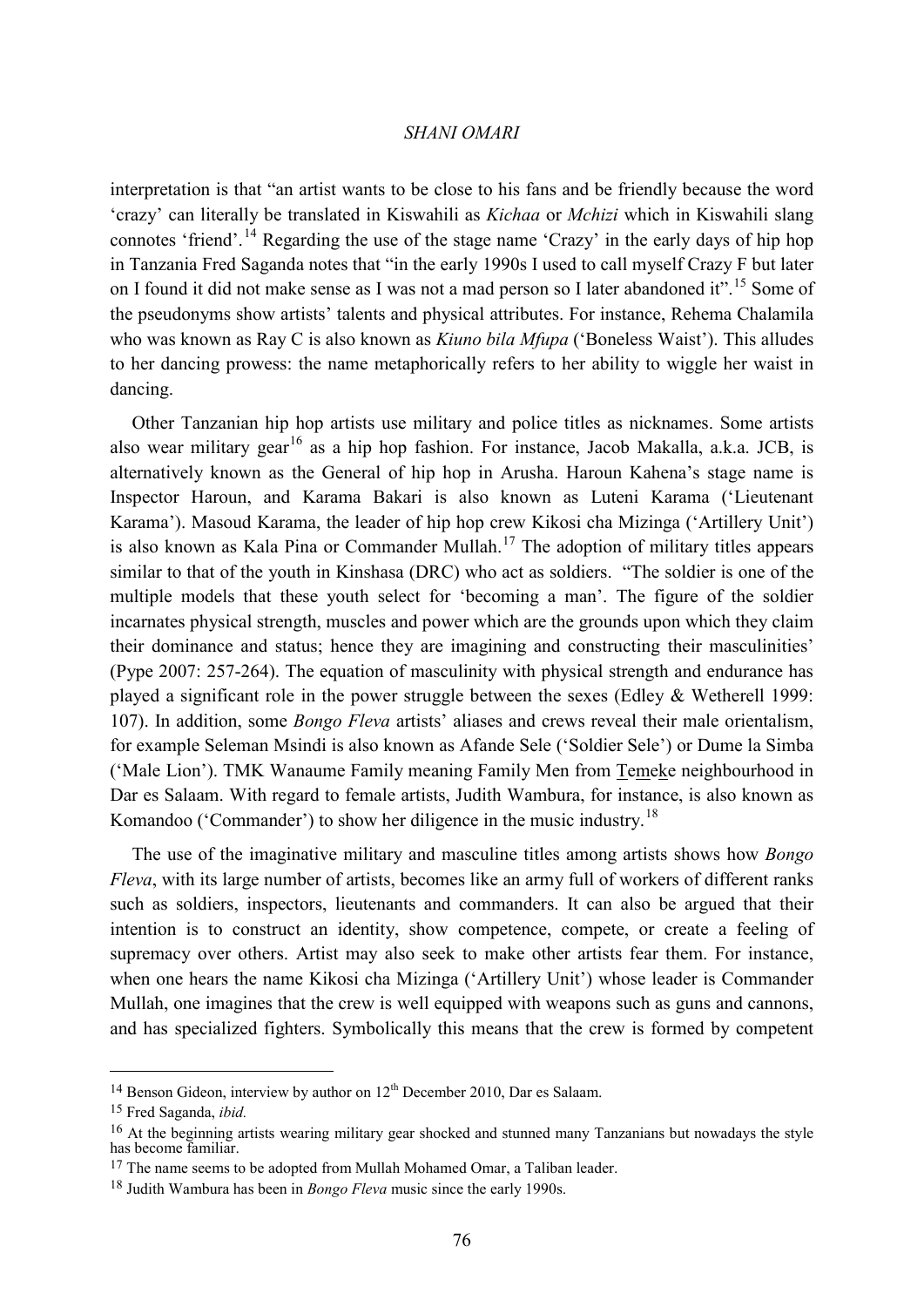artists. It is important to bear in mind that the use of pseudonyms is a substantial aspect of hip hop culture across the world. Regarding America Rose notes that "many rappers have nick names that suggest street smarts, coolness, power and supremacy" (1994: 36). These military ranks are also being used by other Tanzanian musicians such as Hamza Kalala, who is known as Komandoo ('Commander'). In the past, European military ranks and titles such as king, captain and lieutenant had been widely used by *beni* dance groups in the German colonial period (Ranger 1975:75) to show competitiveness among the groups. In colonial Africa, the British used *chief* as a common term of reference for a variety of traditional leaders. Chief refers to a person of eminence or high office, a community leader or overlord. In the most sophisticated hierarchical traditional systems such as the Alafin of Oyo and the Kabaka of Buganda, the holder of the chiefly position received recognition as king or queen, and their unique traditional titles were respected (Hagan 2004: 60). 'Chief' and 'King' are also among the nick names which are preferred by a number of *Bongo Fleva* artists. These include Ramadhan A. Mponjika, a member of the rap crew Kwanza Unit in the 1990s, whose stage name was Chief Rhymson; Anselm Tryphone Ngaiza, also known as Chief Rumanyika<sup>19</sup>; and Peter Kiwinga whose stage name is Chief Kiwinga (cf. Englert 2008: 46; Bancet 2007: 326). Female artists, both *Bongo Fleva* and musicians of other music genres, also use 'queen' in their nick names. For instance, a *Bongo Fleva* artist Darlin is also known as Queen Darleen and the Tanzanian taarab singer Khadija Omari Kopa is also known as Queen of taarab. The use of these particular pseudonyms responds to the fact that chiefs had become symbols of the dignity and identity of African cultures and, as natural leaders, kingpins of national stability and progress (Hagan 2004: 60-61), and they were of high reputation and highly regarded even by Europeans (cf. Hartwig 1968: 229). Although in Tanzania, the chieftaincy system has declined, *Bongo Fleva* artists still want to be identified with chiefs, to demonstrate their important position in society, self-esteem, superiority,<sup>[20](#page-8-1)</sup> as well as nostalgia for the past system. As Mungai asserts, the singer who harks back to the past history "shows how useful the past is in the forging of new, contemporary imaginaries" (2008: 64). The adoption of pseudonyms such as chief, king and queen also demonstrate artists' desire to 'dominate' the *Bongo Fleva* music 'kingdom'. Their desires for recognition and prominence among the fans at a particular area and time make these artists declare their 'kingdoms'. For instance, Khaleed Mohamed, a.k.a. TID, wishes to be the top *Bongo Fleva* artist in Dar es Salaam as his pseudonym stands for Top In Dar [es Salaam]. He also started a band which is known as Top band. John Simon Mseke has a similar pseudonym: King or Mwamba wa Kaskazini (literally Northern Rock or Northern King). Mwamba ('Rock') depicts toughness; the Northern King may imply that he is a renowned artist in the Northern part of Tanzania, as he hails from Arusha.

<span id="page-8-0"></span> $19$  Rumanyika was the ruler/king of Karagwe in the  $19<sup>th</sup>$  century. The word Rumanyika also means 'renowned' or 'famous'. Personal communication with Prof. Mugyabuso Mulinzi Mulokozi on 28<sup>th</sup> February 2011, University of Dar es Salaam.

<span id="page-8-1"></span><sup>&</sup>lt;sup>20</sup> Similarly, the prominent Tanzanian hip hop pioneer Salehe Jabir in 1991 produced a rap album in Swahili known as *King of Swahili Rap*.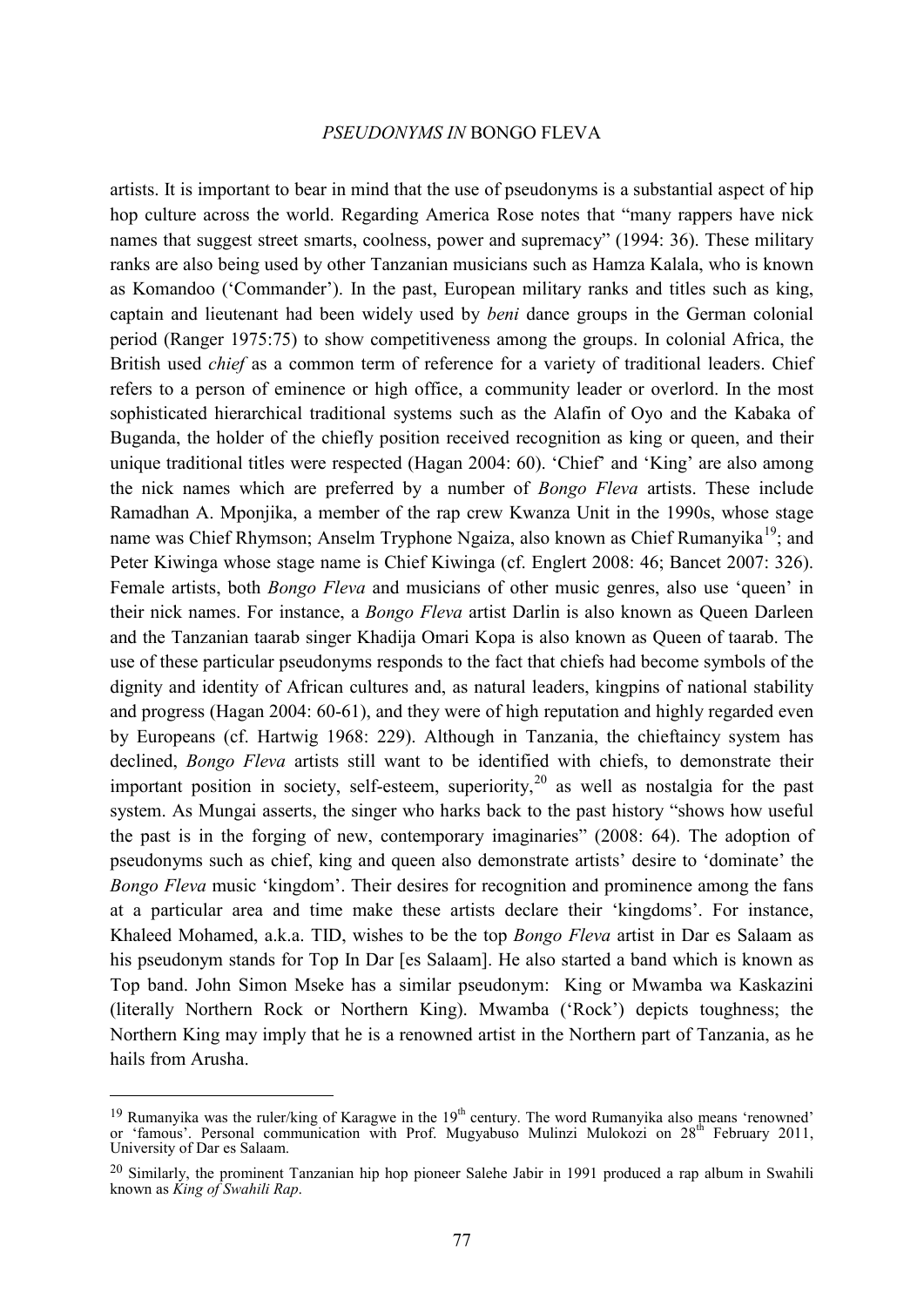Apart from some artists employing army titles, other *Bongo Fleva* artists use academic titles. These include Joseph Haule, a.k.a. Professor Jay; Levison Kasulwa, a.k.a. Doctor K; and John Simba, a.k.a. Doctor John. Bearing the title 'professor' or 'doctor of philosophy' in a particular discipline, in our case *Bongo Fleva* music, shows how one is knowledgeable and experienced in the genre, and one's songs carry useful messages. For instance, Fred Saganda points out that "Joseph Haule in the 1990s was known as Nigga J, but as he has been doing music for a long time, he is now known as a Professor  $J^{\prime,21}$  $J^{\prime,21}$  $J^{\prime,21}$  In regard to the late Remmy Ongala, popular musicians in Tanzania, Hilhorst also notes that "his professional career developed in Tanzania and the didactic character of his lyrics caused him to receive the nickname 'Doctor', diagnosing the ills of an unequal society" (2009: 105). Another artist is Hamis Mwinjuma, a.k.a. Mwanafalsafa which means 'Philosopher'. The name Philosopher gives an implication that the artist has wisdom, rational ability and philosophical reflections in his songs and acts as compared to other artists. It is important to note that, the use of incisive song texts in Tanzanian hip hop can be a compelling reason as to why artists claim stage names such as professor, doctor and philosopher: implying that their texts are educational in dealing with various societal issues such as poverty, unemployment and HIV/AIDS. In reality, most of these artists get involved in the music without much formal music education. This is due to the fact that rap or hip hop is a type of music that can be produced cheaply, with little formal knowledge of music. Technological innovations enable works of art to be available to the masses; almost everybody can be an artist because the means of expression are available (Haskins 2000:114; Starr et al. 2003). However, the use of academic titles such as doctor or professor is also prevalent among traditional medicine men, which intends to show not only their 'qualifications' in the field but also attract customers in order to earn their daily bread.

Furthermore, the title 'Honourable' is also preferred by some *Bongo Fleva* artists. The late Julius Kambarage Nyerere, in his leadership (1961-1985), discouraged grandiose and ostentatious titles such as *Bwana* (Sir), *Mheshimiwa* (Honourable), *Mtukufu* (His Majesty, His Lordship, Most Respectful) and *Mkombozi* (Redeemer, Saviour) as titles for formal or official address (see Mmari 1995:178). Instead he popularized *Ndugu* (comrade) as a title for formal address to be applied to all Tanzanians, and his own preferred form of address had been *Mwalimu* (Teacher) (Mmari 1995: 178).<sup>[22](#page-9-1)</sup> Bongo Fleva artists, like other leaders who disagree with Nyerere in this respect, often prefer to be addressed in more traditional official and political ranks of respect. For instance, *Bongo Fleva* artist Amani Temba is also known as *Mheshimiwa* Temba (Honourable Temba). Another notable hip hop artist, as we have seen above, who falls in this line is Jacob Makalla who is also known as JCB (Jesus Come Black). He likens himself to the Saviour due to the fact that he assists numerous hip hop artists to

<span id="page-9-0"></span><sup>&</sup>lt;sup>21</sup> Fred Saganda, interview by author on  $19<sup>th</sup>$  May 2011, Dar es Salaam.

<span id="page-9-1"></span><sup>22</sup> Julius Kambarage Nyerere (b. 1922-1999) was the first President of Tanzania from 1962-1985; he was a teacher by profession.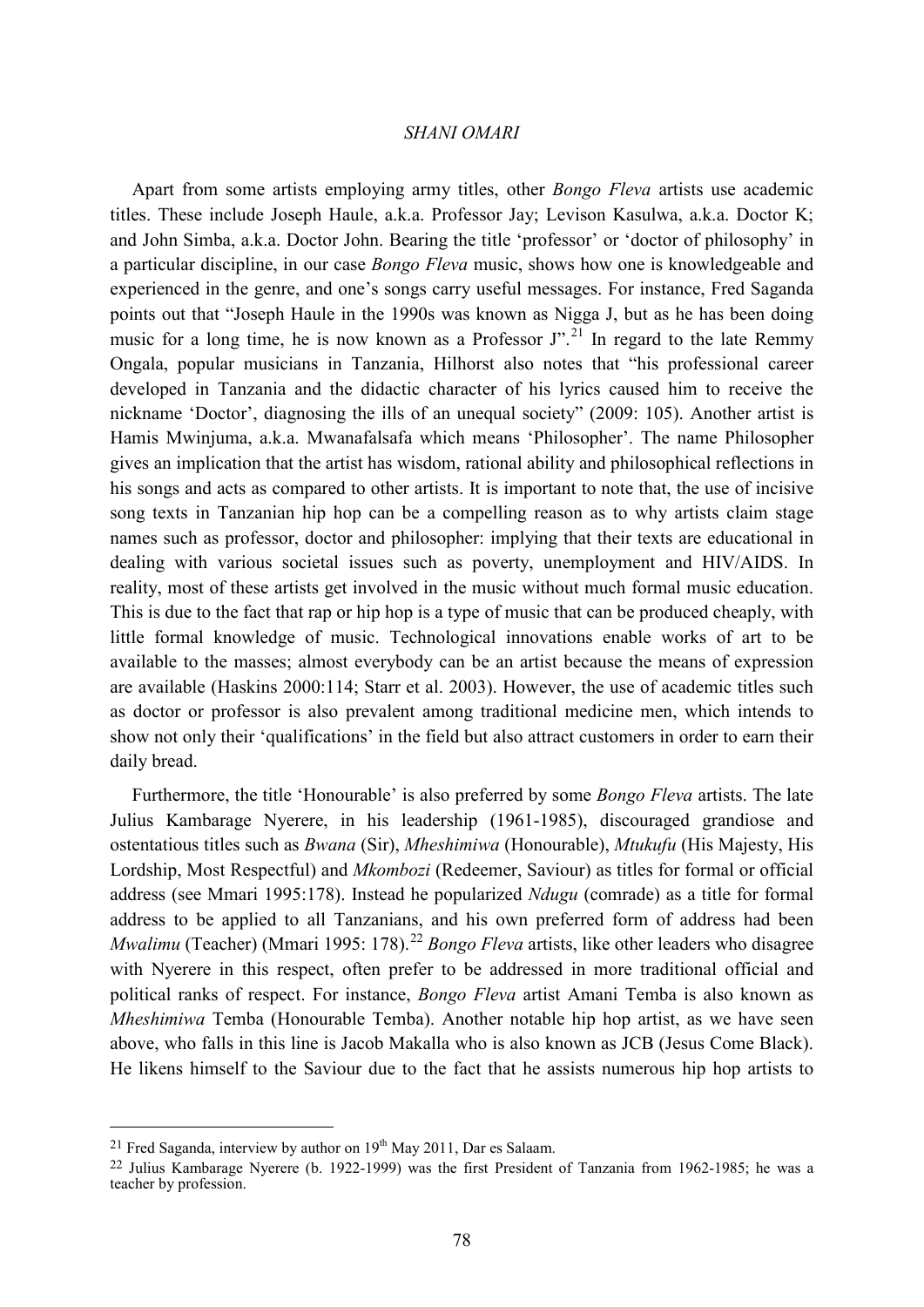develop their musical skills. Thus pseudonyms, according to my informants, show artists' identities and creativity.

It is important to point out that these pseudonyms change frequently for a variety of reasons. One of the founding members of Hard Blasters Crew (HBC), Eliuteri Clementi Msiagi whose current stage name is Fanani explains the reasons for changing his stage names: "I was formerly known as Looney T or Crazy T but I am now known as Fanani. Fanani was derived from our third album 'Funga Kazi' in which one of the songs is called *Fanani*  (Performer). In that song I was asking the audience who is a true *Fanani*? In response my fans called me Fanani".<sup>[23](#page-10-0)</sup> Zainabu Lipangile also reveals that "I started hip hop in 1995 and my first stage name was Zein B and later changed to Zay B. As there were many male artists, I had to change my name to be known as Terrorist Sister (*Mwanadada Gaidi*) to show that I was a strong girl among male artists to survive in this music".<sup>[24](#page-10-1)</sup> Zab B hints at the large number of male *Bongo Fleva* artists as well as the issue of terrorism which has escalated recently. In regard to the change of stage names, it is also important to mention the case of two *Bongo Fleva* artists in 2004. It was reported by print media that a hip hop artist Godfrey Tumaini, alias Dudu Baya, (Bad Bug) assaulted Lucas Mkenda, also known as Mr. Nice, while the latter was performing live on stage at the Diamond Jubilee Hall in Dar es Salaam (cf. Mtui 2004 and Chitama 2004). Interestingly, after their dispute was over it was reported that Godfrey Tumaini switched to the new alias Dudu Zuri (Good Bug). Contrary to his previous pseudonym Dudu Baya, that looks destructive and harmful to people, the newly adopted alias looks friendly and harmless to others. This is a commendable action as the late Shaaban Robert in his poem titled *Huacha Jina* (Leave a Name) in *Sanaa ya Ushairi* (1972: 31) insists $^{25}$ :

| Mtu wa fikira njema kwa watu huacha jina | A considerate man leaves behind a good name      |
|------------------------------------------|--------------------------------------------------|
| Na watu wajao nyuma wakapenda kuliona    | So that the next generation would like to see it |
| Katika dunia nzima likawa kama hazina    | The name that becomes valuable worldwide         |
| Akili sio kusema lakini ni kufikiri      | Intelligence comes by thinking not by talking    |
| Ukajua jambo jema lisilokuwa la shari    | To know a kind thing that has no hostility       |

This stanza by Shaaban Robert supports Dudu Baya's decision to confess and opt for a new alias, Dudu Zuri, so that he leaves behind a good name in his society and becomes exemplary to other emerging *Bongo Fleva* artists.

According to my informants, the frequent change of their pseudonyms also shows changes in tastes and preferences over time. As Mponjika<sup>[26](#page-10-3)</sup> also puts it:

<span id="page-10-0"></span><sup>&</sup>lt;sup>23</sup> Eliuteri Clementi Msiagi a.k.a Fanani interview by Salehe Stambul on 19<sup>th</sup> January 2011, Dar es Salaam.

<span id="page-10-1"></span><sup>&</sup>lt;sup>24</sup> Personal communication with Zainabu Lipangile on  $20<sup>th</sup>$  May 2010, University of Dar es Salaam.

<span id="page-10-2"></span><sup>25</sup> Shaaban Robert is one of the prolific writers of Kiswahili literature (909-1962).

<span id="page-10-3"></span><sup>&</sup>lt;sup>26</sup> Email communication (on  $26<sup>th</sup>$  March 2010) with Zavara Mponjika formerly known as Ramadhani Mponjika a.k.a Chief Rhymson who was one of the founding members of Tanzanian hip hop crew Kwanza Unit in the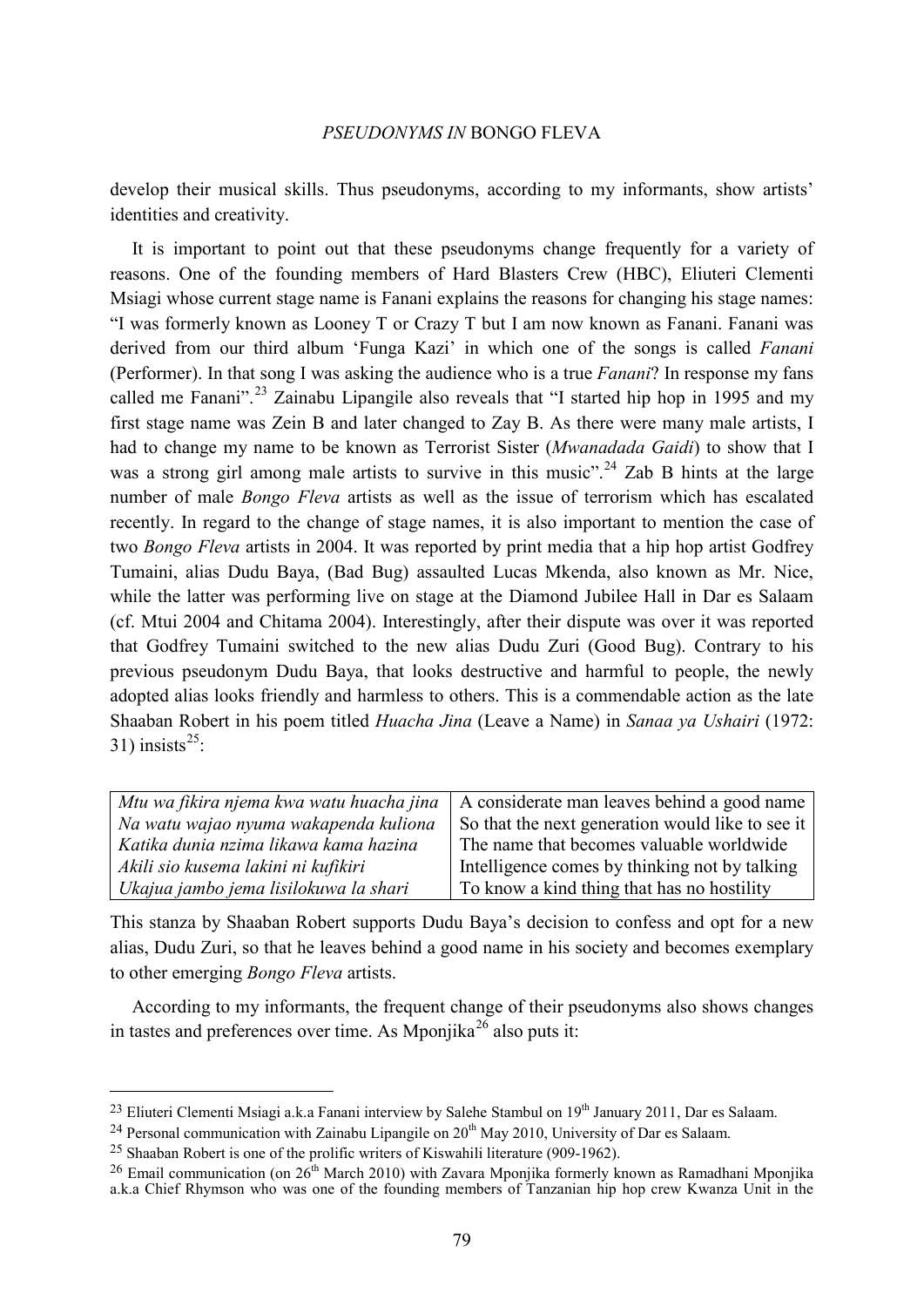"One of the reasons for changing a stage name is the fact that an artist sees that the attributes that go with his previous name had waned so he has to find new traits to add on top of it. And to amuse your fans *and be up-to-date* one has to have something new all the time" (my translation, my emphasis).

For instance, Anselm Ngaiza, who was formerly known as Soggy Doggy Hunter later preferred to be called Chief Rumanyika. Similarly, Joseph Mbilinyi who was known as 2Proud later switched to Mr II, and later on he became known in Swahili as Sugu to mean 'Tough or Long-standing artist', as he has been in this music since its inception in Tanzania in the 1990s. Ngogi Philbert in the same way notes that

"artists are like snakes, after every certain time they have to peel off their skins so that they look new especially when their previous aliases lack popularity. By so doing it also brings newness in their songs too".<sup>2</sup>

It can be argued that the change of pseudonyms is partly due to the fact that cultural identities are not fixed but are actively created through particular communication processes, social practices and articulations within specific circumstances (Negus 1996: 100). *Bongo Fleva* artists realize that African or Swahili names such as Rumanyika or Sugu carry lineage, ethnic and cultural meanings. The tendency is true not only of musicians but also of other African youth more generally. Pongweni asserts that Sotho-Tswana youngsters adopt new praise names, both coined and borrowed from traditional heroes and chiefs. The source of inspiration may be the individual's desire to defend, safeguard and maintain cultural names, and to comment on other artists' Western names (2004: 358). In support of the use of local pseudonyms Rashid Ziada Rashid, alias KR, argues,

"foreign names are not good because our local names are much better than the foreign ones. Most of the foreign nick names we take are short-lived [...] and a foreign person would feel so pleased to pronounce our local names rather than 'our' English pen names".<sup>[28](#page-11-1)</sup>

However, when an artist adopts a new alias it does not mean that he or she has abandoned the former alias but demonstrates an 'interchange in their stage names between local and international images' (cf. Thomspon 2008: 33).

Frequent change of stage names leads to artists having multiple names. As a result presently, there are many artists who have multiple stage names. Some of them are Philipo N. Nyandindi, a.k.a. O-Ten or Pamba na Pozi (Dressy and Posey guy); Gwamaka Kaihula, a.k.a. King Crazy GK or Bokassa<sup>[29](#page-11-2)</sup>; Haroun Kahena, a.k.a. Inspector Haroun or Babu (Grandfather); Juma Kassim, a.k.a. Juma Nature, Qiblah, Sir Nature, or Msitu wa Vina (Forest of Rhymes). Likewise, Joseph Haule was formerly known as Nigga J but he later

 <sup>1990</sup>s. He is currently one of the principal organizers of WAPI (Words and Pictures) Tanzania, initiated by the British Council.

<span id="page-11-0"></span><sup>&</sup>lt;sup>27</sup> Ngogi Philbert, interview by author on  $25<sup>th</sup>$  February 2011, Dar es Salaam

<span id="page-11-1"></span><sup>28</sup> Rashid Ziada Rashid alias KR *ibid*

<span id="page-11-2"></span><sup>29</sup>Jean-Bedel Bokassa (1921-1996) was the military ruler and then emperor of the Central African Republic.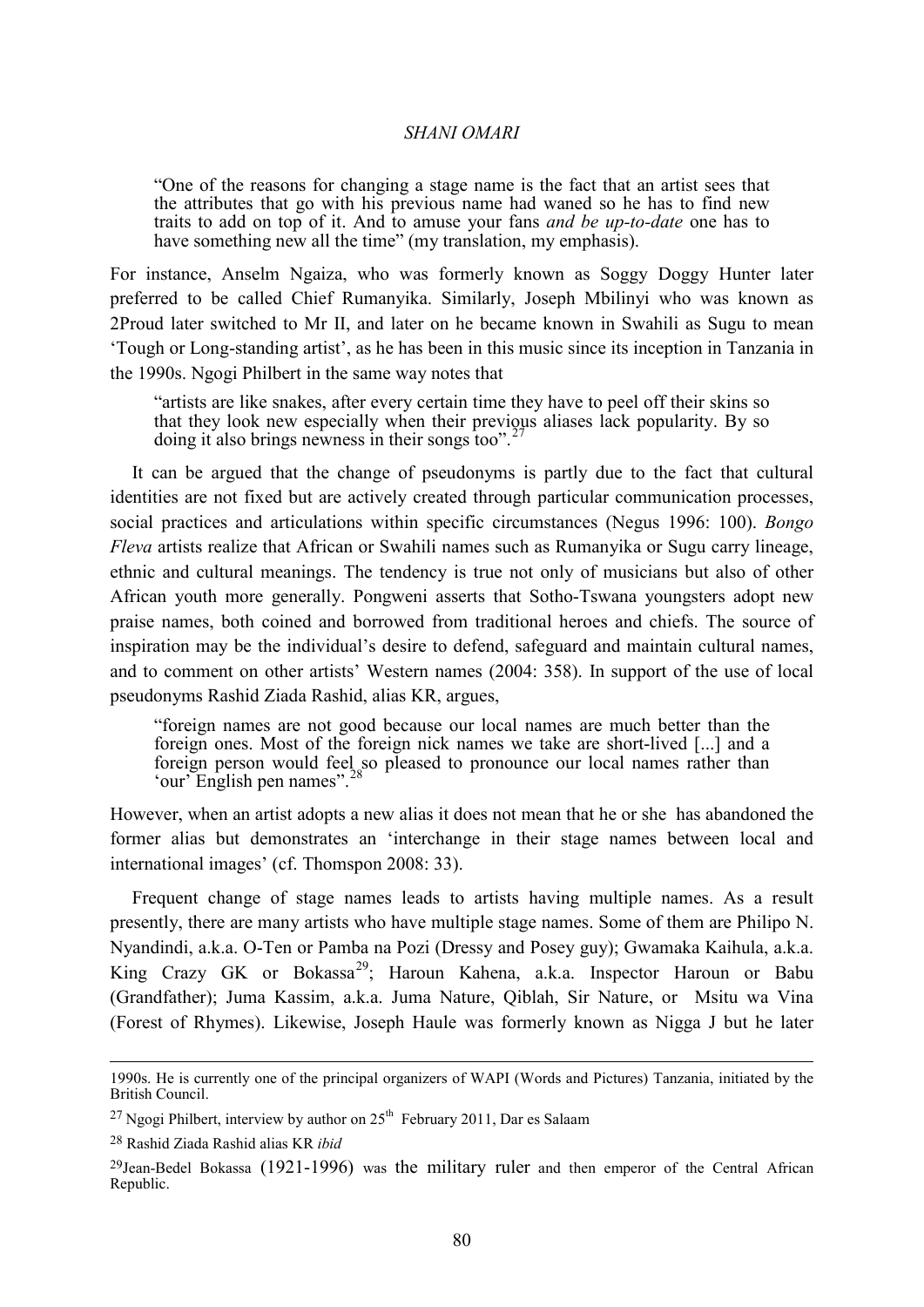became known as Prof. Jay, Mti Mkavu (Dry Tree) or Heavyweight MC. This reveals that hip hop or *Bongo Fleva* as an urban culture is not a tidy, static reality, and its practices are multiple, contradictory and dynamic. This frequent change of pseudonyms shows how identities are continuously revised through artists' interaction with various forms and practices. Tanzanian *Bongo Fleva* music and East African hip hop artists in general appropriate and juxtapose western musical styles and traditional aesthetics such as costumes, names, and language styles to produce something local (Stevens 2007: 8, Nyairo 2008: 78-80; Githiora 2008: 89; Thompson 2008: 41; Ntarangwi 2009).

Artists' pseudonyms can also be used in a metaphoric way to reflect various events taking place worldwide. For instance, following the September 11 attacks on the World Trade Centre Towers in New York City, United States in 2001, Zainab Lipangule who is popularly known as Zay B later called herself Mwanadada Gaidi (Terrorist Sister). The tendency of adopting new pseudonyms not only reflects these artists familiarity with current issues and events but also draws upon naming customs in Africa. As Lubisi affirms, African people of all ethnic groups name their children according to circumstances or events such as war, famine and circumstances surrounding their birth, or according to the names of their clans (2004: 288). However, as stated elsewhere in this paper, when an artist adopts a new stage name it does not mean that the previous one is jettisoned completely. An artist can be known by or called different nick names at one time. Showing the importance of pseudonyms, Mponjika notes that

"stage names are very important in hip hop music...and this is a long standing tradition before the inception of hip hop. A good example is during the disco era in Tanzania there was a guy named Ray Abdu. Ray was a very popular person in Dar es Salaam during those days, he was a seaman…He had more than 54 pseudonyms such as Ray Abdu, Buti Jiwe (Stony Boot), Njaa Kali (Severe Hunger)....just to mention a few. Practically, one has to have and use as many nick names as possible, one on top of other"  $(my$  translation)  $30$ nick names as possible, one on top of other" (my translation).

Sometimes, artists' change of their pseudonyms may lead to the composition of albums that bear their preferred new nick names at a particular time. For instance, when Anselm Ngaiza switched from Soggy Doggy Hunter to Chief Rumanyika he composed an album titled *Niite Chifu* Rumanyika (Call me Chief Rumanyika). Joseph Mbilinyi formerly known as 2Proud adopted the new alias Mr II, and he released an album known as Niite Mister II (Call me Mr II) in 1998. The same happened when he switched to his new stage name Sugu; the album he released shortly after was called Sugu (2004). Seleman Msindi, who is also known as Afande Sele (Soldier Sele), and Dume la Simba (Male Lion), released a song called Simba Dume (Male Lion). However, not all artists who change their pseudonyms produce albums that bear their new stage names.

<span id="page-12-0"></span> <sup>30</sup> Email communication with Zavara Mponjika.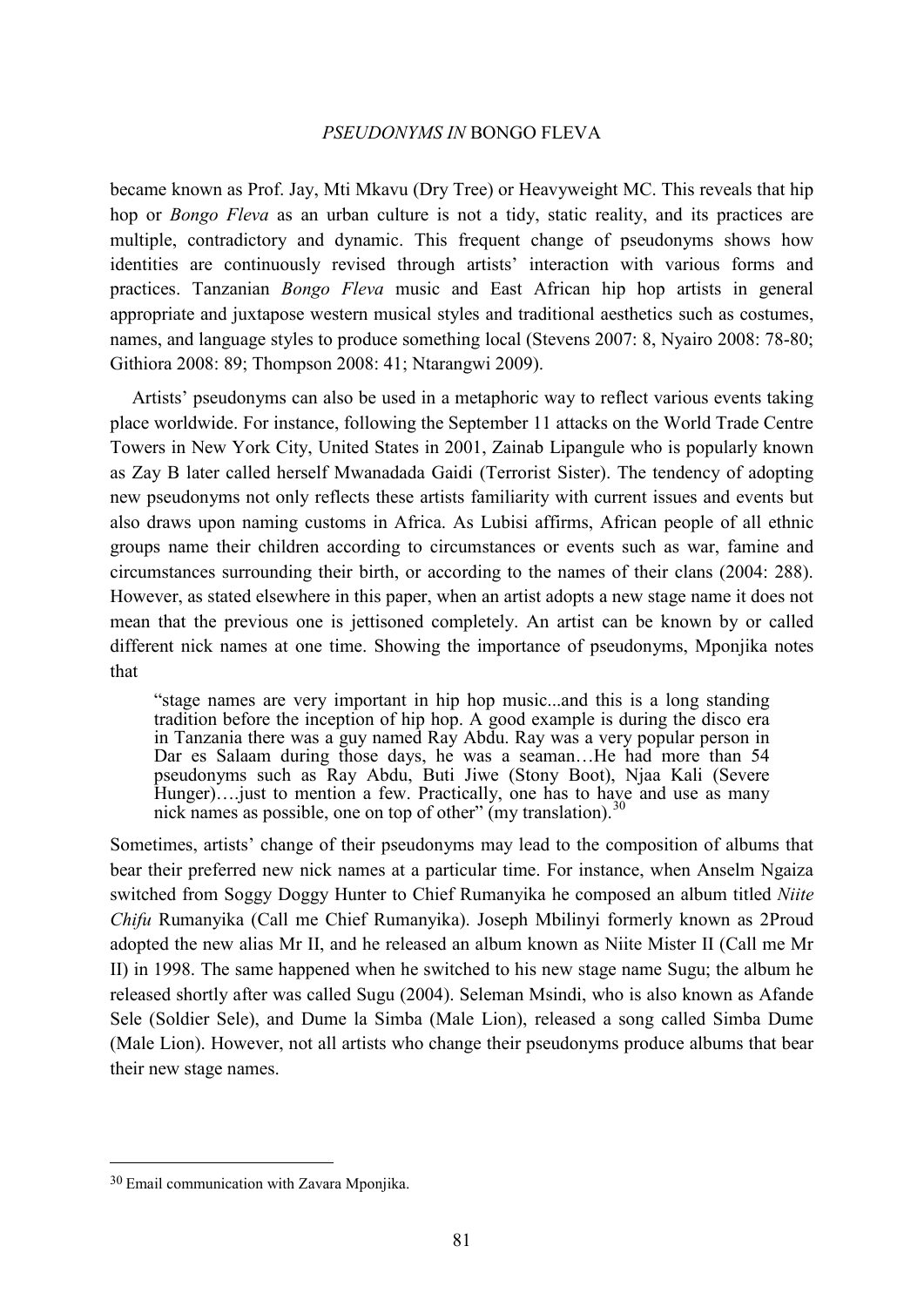Although not all hip hop artists adopt nick names, pseudonyms are significant as they can conceal the identity of the artist. Some real names may tell one's ethnic origin while the use of pseudonyms may make it difficult to tell the origins of an artist. A name is the identity of and window into one's culture and self, and most cultures attach a lot of significance to names (Wamitila 1999:37). In addition, some artists prefer not to use their real names as they do not sound artistic. The overabundance of hip hop artists, albums at the market, and piracy make the music business very tough. The artists use whatever means necessary to attract many fans, concert-goers and buyers of their works. As a result, some of these pseudonyms are dialogic and boastful. As we have seen for the case of army and academic titles, they seem to be responsive to each other. Also, while Nasib Abdul is known as Diamond another artist by the name Athuman Mwingereza is popularly known as Tanzanite. Their aliases show not only minerals available in Tanzania but also are boastful as these minerals differ in their values. The use and continual change of boastful pseudonyms provides artists with a more marketable and appealing image. According to Englert, most artists engage in this music with "the aim of firstly making a living rather than educating society" (2008: 48). If this is the case, then marketability is particularly important.

#### **Conclusion**

This paper has examined the use of pseudonyms in Tanzanian hip hop and *Bongo Fleva* music. It has been revealed that these pseudonyms employ a wide variety of techniques; some are acronyms, and they can also be local, foreign, boastful, professional, or utilize military or official ranks. It has been argued that pseudonyms are crucial in defining and identifying hip hop or *Bongo Fleva* artists since the inception of this music to the present. Through their pseudonyms artists show their identity, experiences, and imagination. These pseudonyms change regularly. The frequency change of their performance names demonstrates the dynamic nature of an urban culture. In this process, the past and 'tradition' on the one hand, and the West and innovation on the other, are incorporated and re-envisioned (Barber 1997: 6) to construct urban youth identity. They also create artistic and commercial effects as most of them intend to lure their fans as well borrow from traditional ways of naming. Tanzanian *Bongo Fleva* artists' pseudonyms, like those of prominent Kiswahili poets or artists, reflect their many different characteristics, whether they are physical or behavioural, reflecting competencies, actions or lineages (cf. Kabuta 1997: 46).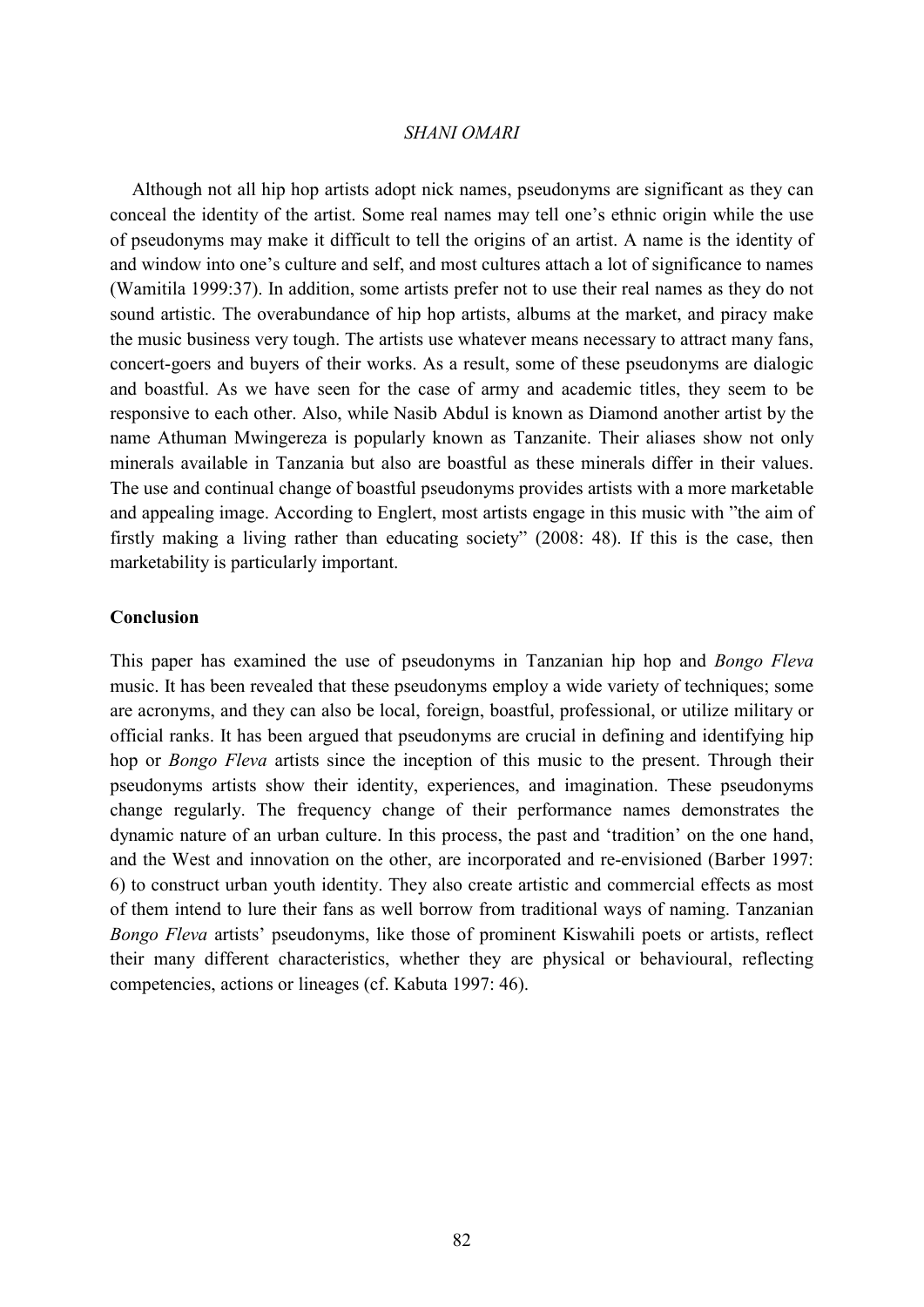#### **Acknowledgements**

This paper was made possible by the Cadbury Fellowship grant offered through the Centre of West African Studies (CWAS) of the University of Birmingham. Special thanks to Karin Barber and David Kerr of the University of Birmingham. This is an abbreviated version of the paper presented at the conference on "Turning in to African Cities. Popular Culture and Urban Experience in sub-Saharan Africa", organized by CWAS and the Institute of Anthropological Research in Africa (IARA) at Leuven (Belgium), held at the University of Birmingham in May 2010. Many thanks to the informants/artists and the 2010 Cadbury Fellows: Anne Schumann, Patrick Oloko, Alessandro Jedlowski, Lion Tsambu and Katrien Pype for their assistance, critique and thoughtful suggestions. I also thank the editors of *Swahili Forum* and the reviewer of this paper whose comments have been very useful in improving it.

#### **References**

- Bancet, Alice. 2007. Formation of Popular Music in Tanzania: Hip-hop in Tanzania. *Songs and Politics in Eastern Africa*, ed. by Kimani Njogu and Hervé Maupeu. Dar es Salaam: Mkuki na Nyota. Pp. 315-354.
- Bynoe, Yvonne. 2006. *Encyclopaedia of Rap and Hip Hop Culture*. Westport: Greenwood Press.
- Castells, Manuel. 1997. *The Information Age: Economy, Society and Culture*. Volume 2: The Power of Identity. Oxford: Blackwell.
- Edley, Nigel & Margaret Wetherell. 1999. Masculinity, Power and Identity. *Understanding Masculinities: Social Relations and Cultural Arenas*, ed. by Mairtin Mac an Ghaill. Buckingham: Open University Press. Pp. 97-113.
- Englert, Birgit. 2008. K*uchanganyachanganya* Topic and Language Choices in Tanzanian Youth Culture. *Journal of African Cultural Studies* 20, 1: 45-55.
- Fenn, John & Alex Perullo. 2000. Language Choice and Hip Hop in Tanzania and Malawi. *Popular Music and Society* 24, 3: 73 - 93
- Frith, Simon. 1996. *Music and Identity. Questions of Cultural Identity*, ed. by Stuart Hall & Paul du Gay. London: Sage.
- Gilroy, Paul. 1993. *The Black Atlantic: Modernity and Double Consciousness*. London: Verso.
- Githiora, Christopher K. 2008. Recreating Discourse and Performance in Kenyan Urban Space through Mugithi, Hip Hop and Gigandi. *Journal of African Cultural Studies* 20, 1: 85-93.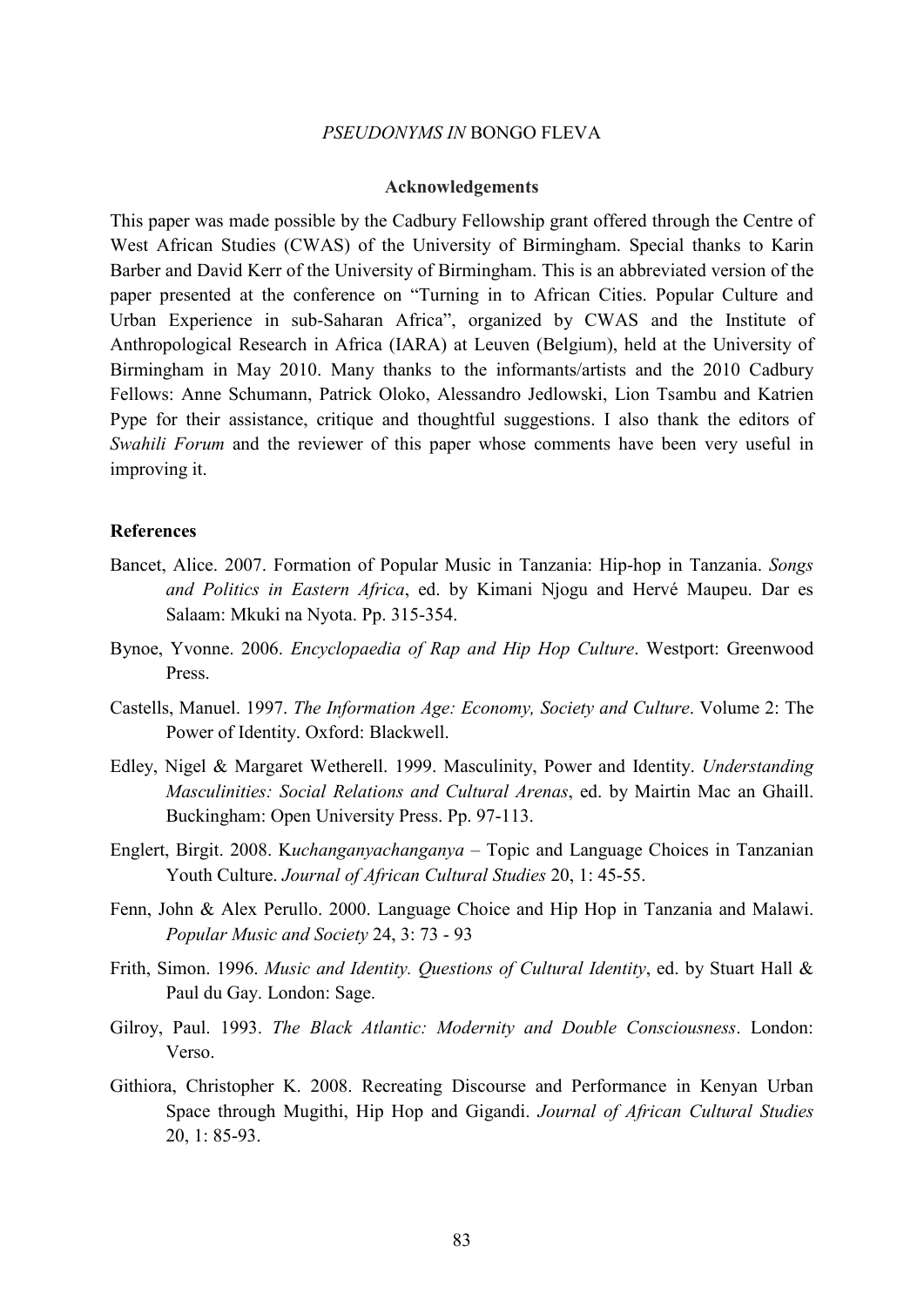- Gutmann, Matthew. C. 1997. Trafficking in Men: The Anthropology of Masculinity. *Annual Review of Anthropology* 26: 385-409.
- Haas, Peter J. & Thomas Gesthuizen. 2000. Ndani ya Bongo: Kiswahili Rap Keeping it Real. *Mashindano! Competitive Music Performance in East Africa*, ed. by Frank Gunderson & Gregory Barz. Dar es Salaam: Mkuki na Nyota. Pp. 279-294.
- Hagan, George. P. 2004. Chief. *African Folklore: An Encyclopedia*, ed. by Philip M. Peek & Kwesi Yankah. New York: Routledge. Pp. 60-61.
- Hartwig, Gerald W. 1968. Bukerebe: The Church Missionary Society, and East African Politics, 1877-1878. *African Historical Studies* 1, 2: 211-232
- Haskins, John. 2000. *One Nation under a Groove: Rap Music and its Roots*. New York: Hyperion.
- Hilhorst, Sean. 2009. Remmy Ongala: Capitalist Transition and Popular Music in Tanzania 1979-2002*. Journal of African Cultural Studies*, 21, 2: 105-126
- Ivaska, Andrew M. 2007. In the 'Age of Minis': Women, Work and Masculinity Downtown. *Dar es Salaam: The History of an Emerging East African Metropolis*, ed. by Andrew Burton, James Brennan, and Yusuf Lawi. London: British Institute and James Currey. Pp. 213-231.
- Kabuta, Ngo S. 1997. Isimu-Ushairi: Muundo wa Majigambo. *Nordic Journal of African Studies* 6, 1: 36-60
- Kießling, Roland & Maarten Mous. 2004. Urban Youth Languages in Africa. *Anthropological Linguistics* 46, 3: 303-341
- Knappert, Jan. 1979. *Four Centuries of Swahili Verse*. Nairobi: Heinemann.
- Lange, Siri. 2001. The Shame of Money. Criticism and Modernity in Swahili Popular Drama. *Same and Other: Negotiating African Identity in Cultural Production*, ed. by Maria Eriksson Baaz and Mai Palmberg. Uppsala: Nordiska Afrikainstitutet. Pp. 143 – 157.
- Lubisi, Petros M. 2004. Naming Customs in Africa. *African Folklore: An Encyclopedia*, ed. by Philip M. Peek & Kwesi Yankah. New York: Routledge. Pp. 287-288.
- Mangesho, Peter. 2003. *Global Cultural Trends: The Case of Hip Hop Music in Dar es Salaam*. Unpublished MA Dissertation, University of Dar es Salaam.
- Mitchell, Tony. 2001. *Global Noise: Rap and Hip-Hop Outside the USA*. Connecticut: Wesleyan University Press.
- Mmari, Geoffrey. 1995. The Legacy of Nyerere*. Mwalimu: The Influence of Nyerere*, ed. by Colin Legume & Geoffrey Mmari. Dar es Salaam: Mkuki na Nyota. Pp. 176-185.
- Mulokozi, Mugyabuso. 1996. *Fasihi ya Kiswahili*. Dar es Salaam: Chuo Kikuu Huria.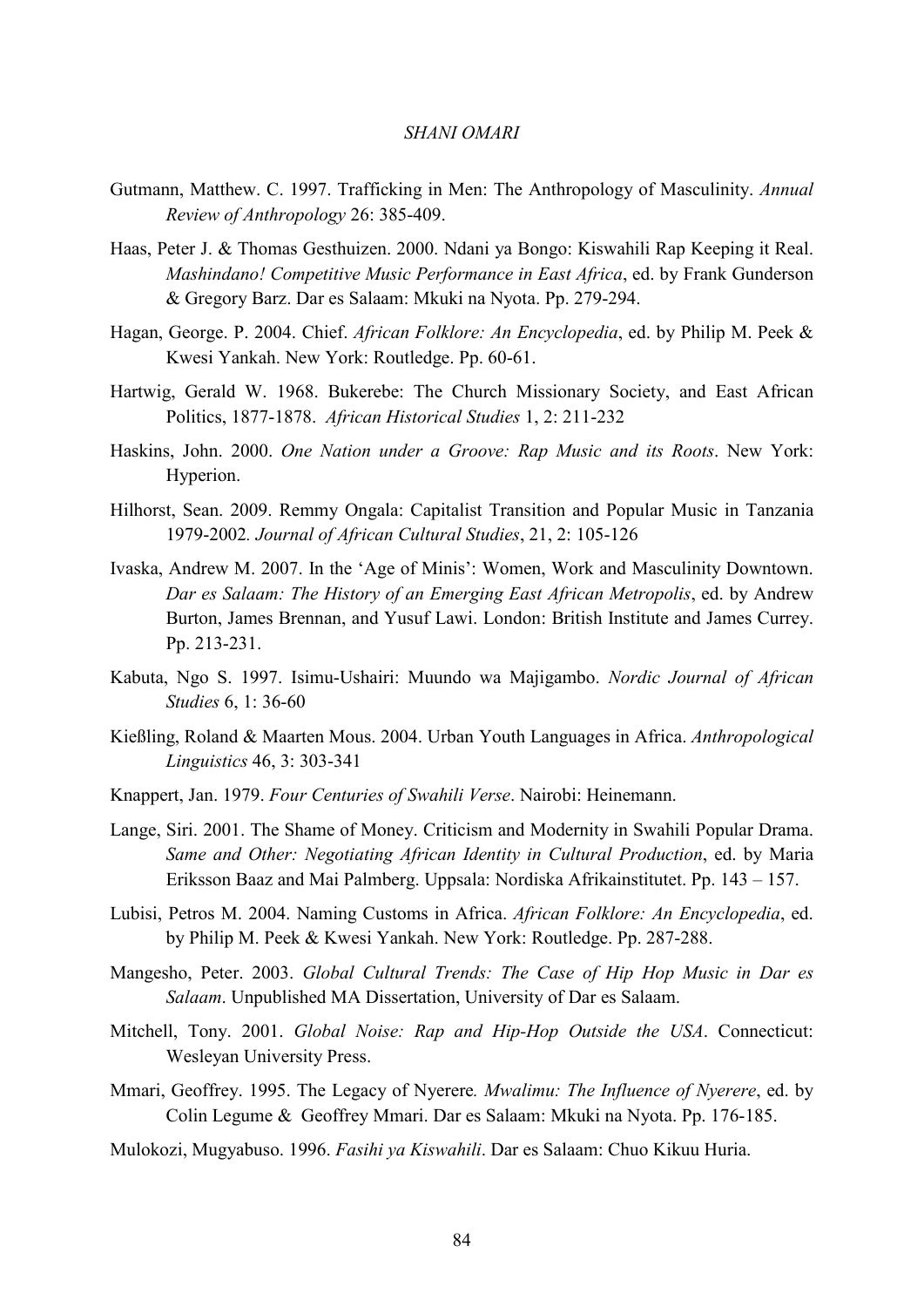- Mulokozi, Mugyabuso M. & Tigiti. S. Y. Sengo. 2005. *History of Kiswahili Poetry (A.D. 1000-2000).* Dar es Salaam: Institute of Kiswahili Research.
- Mungai, Mbugua Wa. 2008. 'Made in Riverwood': (Dis)locating Idendtities and Power through Kenyan Pop Music. *Journal of African Cultural Studies* 20, 1: 57-70.
- Kunene, Daniel P. 1979. Metaphor and Symbolism in the Heroic Poetry of Southern Africa,. *African Folklore*, ed. by Richard M. Dorson. London: Indiana University Press. Pp. 296-318.
- Omari, Shani. 2009. *Tanzanian Hip hop Poetry as Popular Literature*. Unpublished Ph.D. Thesis, University of Dar es Salaam.
- Negus, Keith. 1996. *Popular Music in Theory: An Introduction*. Cambridge: Polity Press.
- Ntarangwi, Mwenda. 2009. *East African Hip Hop: Youth Culture and Globalization*. Chicago: University of Illinois Press.
- Nyairo, Joyce. 2008. Kenyan Gospel Soundtracks: Crossing Boundaries, Mapping Audiences. *Journal of African Cultural Studies* 20, 1: 71-83.
- Peek, Philip. M. & Kwesi Yankah (eds). 2004. African Folklore: An Encyclopedia. New York: Routledge.
- Perullo, Alex. 2003. *The Life that I Live: Popular Music, Urban Practices, and Agency in Dar es Salaam*, Tanzania. Ph.D. Thesis, Indiana University.
- Perullo, Alex. 2007. 'Here's a Little Something Local': An Early History of Hip Hop in Dar es Salaam, Tanzania, 1984-1997. *Dar es Salaam: The History of an Emerging East African Metropolis*, ed. by Andrew Burton, James Brennan & Yusuf Lawi. London: British Institute and James Currey. Pp. 250-272.
- Pongweni, Alec J.C. 2004. Praise Poetry: Southern African Praise Poetry, Xhosa. *African Folklore: an Encyclopedia*, ed. by Philip M. Peek, & Kwesi Yankah. New York: Routledge. pp. 357-360.
- Pype, Katrien. 2007. Fighting Boys, Strong Men and Gorillas: Notes on the Imagination of Masculinities in Kinshasa. *Africa* 77, 2: 250-271.
- Raab, Klaus. 2006. *Rapping the Nation. Die Aneignung von HipHop in Tanzania* (with CD). Berlin: LIT.
- Remes, Pieter W. 1998*. Karibu Geto Langu/Welcome in My Ghetto: Urban Youth, Popular Language and Culture in 1990s* Tanzania. Ph.D. Thesis, Northwestern University.
- Reuster-Jahn, Uta. 2008. Bongo Fleva and the Electoral Campaign 2005 in Tanzania. *Stichproben. Wiener Zeitschrift für kritische Afrikastudien* 14: 41-69.
- Reuster-Jahn, Uta. 2007. Let's go Party! Discourse and Self-Portrayal in the Bongo Fleva song *Mikasi* ('Sex', Ngwair 2004). Swahili Forum 14: 225-244.